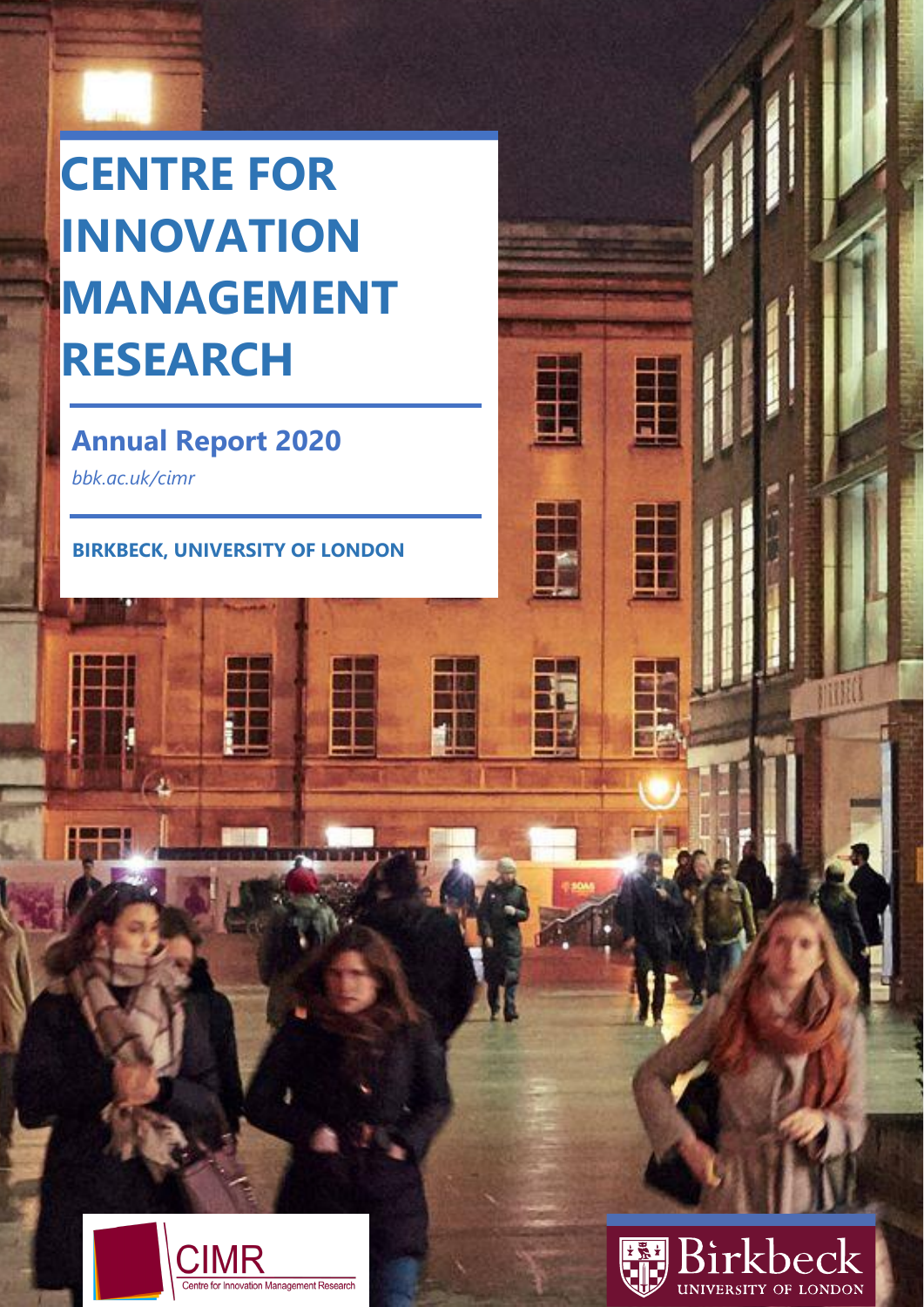

# **CONTENTS**

| .29 |
|-----|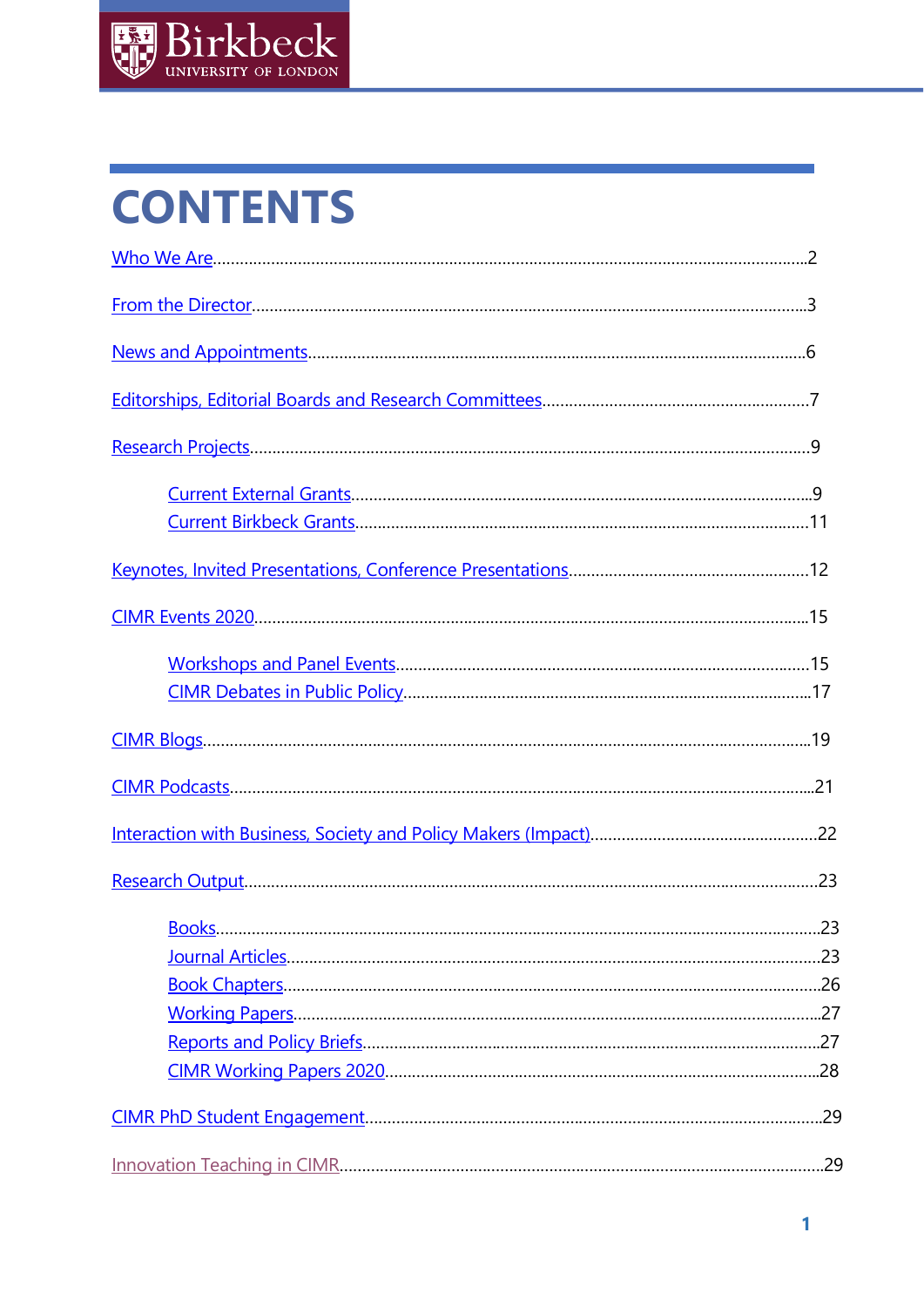## <span id="page-2-0"></span>**WHO WE ARE**

**The Centre for Innovation Management Research (CIMR) is a College-wide research centre. Launched in 2008, its members are drawn from a variety of disciplines, from Management and other social sciences to Computer Science and Biology. Thematically it encompasses science, innovation and technology systems, intellectual property rights, markets, social capital, entrepreneurship, globalisation, and gender in both theory and practice. Analysis and communication of the implications of our research for policymaking (for governments and businesses) are central to the Centre's activities.**

CIMR's members belong to four categories. The strength of the Centre comes from their interactions:

[Academic staff](http://www.bbk.ac.uk/cimr/people/academic-staff/) are the core members of the Centre. They are responsible for the advancement of one or more of our specific research themes. They publish cutting edge articles in the world's leading journals and work closely with stakeholders.

[PhD students](http://www.bbk.ac.uk/cimr/people/phd-students/) are an essential component in the Centre's membership. Their affiliation is based on their being either first or second supervised by a core member of the CIMR academic staff. In practice, this means those in the Management Department, however all PhD students who are supervised by CIMR academic staff are invited to attend – e.g. those in Economics, Computer Science and the School of Science.

[Visiting Fellows](http://www.bbk.ac.uk/cimr/people/visiting-fellows/) are special assets for the Centre. They are colleagues who work closely with the CIMR. They include entrepreneurs, policy-makers, business people, academics in other UK universities, and academics who work outside the UK, including France, Germany, Ireland, Italy, Sweden and the US.

[Alumni](http://www.bbk.ac.uk/cimr/people/alumni/) are former Masters and PhD students working in the field of innovation and entrepreneurship. They have varied career experiences. Their continued involvement brings current ideas and insights to our programme and several of them give guest lectures on our teaching programmes.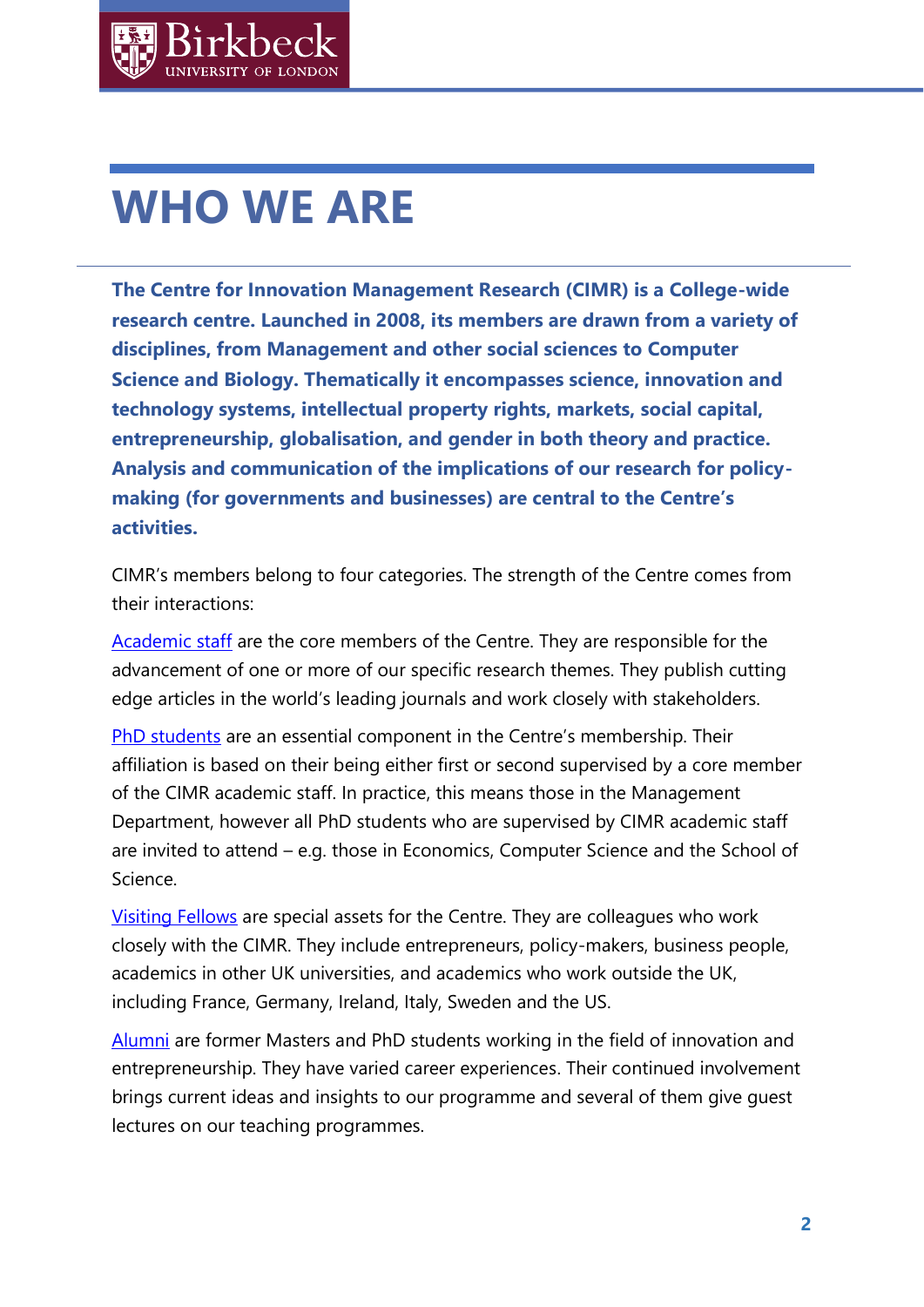# <span id="page-3-0"></span>**FROM THE DIRECTOR**

**2020 was a difficult year for everyone. CIMR responded to the challenge of being current and influential by showcasing research, analytical skills and engagement. CIMR colleagues have shone even in the most difficult of times. This annual report celebrates our community's successes.**

These include the CIMR debates in Public Policy which began online in April 2020. These eight one-hour sessions on Wednesday lunchtimes have been informative and stimulating. They have been conducted by people from every part of CIMR's membership. Our academic leads (Daniele Archibugi, Muthu De Silva, Klaus Nielsen, Federica Rossi), alumni (Saverio Romeo), PhD students (Dina Masour, Reetu Sood, James Brooke), Fellows (Adrian Day, Evelyn Wilson, Riccardo Zechinelli and Suma Athreye). The last debate of the summer term, Diversity and Entrepreneurship – how far have we gone and how much further do we need to go? was stimulated by a student asking a question of CIMR Fellow, David Friel, the guest speaker in the Masters module, Entrepreneurship and Innovation. Lucy Clifton asked, 'How do the demographic profiles of entrepreneurs and investors affect networking and investment opportunities for underrepresented groups such as women and BAME individuals?

A further highlight has been the alumni work of Doyin Olorunfemi and Melina Padayachy, who organised two excellent sessions for current Masters students showcasing the activities of the CIMR.

*CIMR at the Bloomsbury Festival 2020* was different. This was CIMR engaging with society. The context is that students are at home. Scholars have rapidly embraced remote and digital learning from their home offices. Malet Street is not buzzing as usual and the food market is not there anymore with its international delicacies. In this period, the CIMR has decided to open its doors to the surrounding community, participating in the well-known Bloomsbury Festival. It was Sunday 18 October and the CIMR had a session within the 'Visions of Future' Bloomsbury Festival section to be delivered over Zoom! The objective was to take the CIMR to the core of the Bloomsbury community, showing the teaching and research activities of the Centre.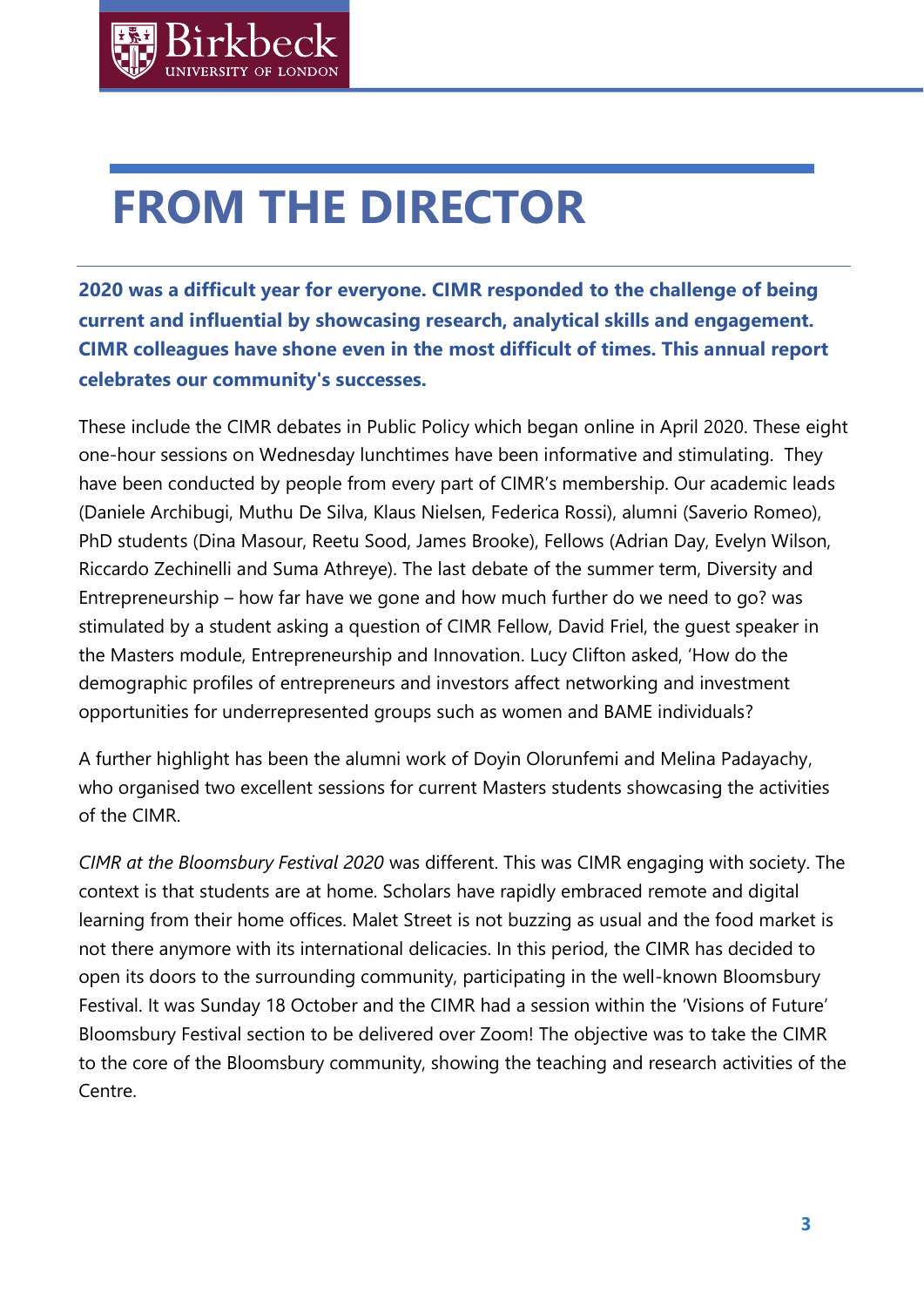Our research output has been excellent. CIMR members published four books, 24 journal articles and seven book chapters as well as other publications including reports and working papers.

Events include the aforementioned Debates in Public Policy and six other events including the Bloomsbury Festival.

Blogs are another excellent way of showcasing our work. They take many forms – blogs on research, blogs profiling our members and alumni, and blogs presenting key messages from CIMR events. We publish new blogs regularly, at least weekly or bi-monthly.

New this year are podcasts. We have six so far: Grazia Ietto-Gilles, Federica Rossi, Daniele Archibugi, Melina Padayachy and our PhD students Ayse and Doyin, with more to come.

We continue to expand our membership. This year we welcomed Almuth McDowall and Rebecca Whiting from the department of Organisational Psychology to CIMR.

The past year has necessarily seen a slowdown in the collaboration between the School of Business, Economics and Informatics (BEI) and the Kogod School of Business, American University Washington DC. Where we have been active is in the research collaboration and the public policy debate led by Saverio Romeo with Erran Carmel as a panellist.

### **Personal achievements include:**

- Daniele Archibugi was cited in *The Economist* May 14 2020 Schumpeter Column: 'The gathering swarm'*.* The point he was making was on the ability of small firms which have raised enough money to survive the current crisis and maintain their flair for innovation.
- Suma Athreye was elected to the Fellowship of the Academy of Social Sciences in October 2020.
- Muthu De Silva's article is among the ten most cited articles in the *Journal of Organizational Behaviour*, which is a 4-star rated journal: Del Giudice, M., Khan, Z., De Silva, M., Scuotto, V., Caputo, F., Carayannis,E.. (2017). 'The microlevel actions undertaken by owner-managers in improving the sustainability practices of cultural and creative small and medium enterprises: A United Kingdom–Italy comparison.'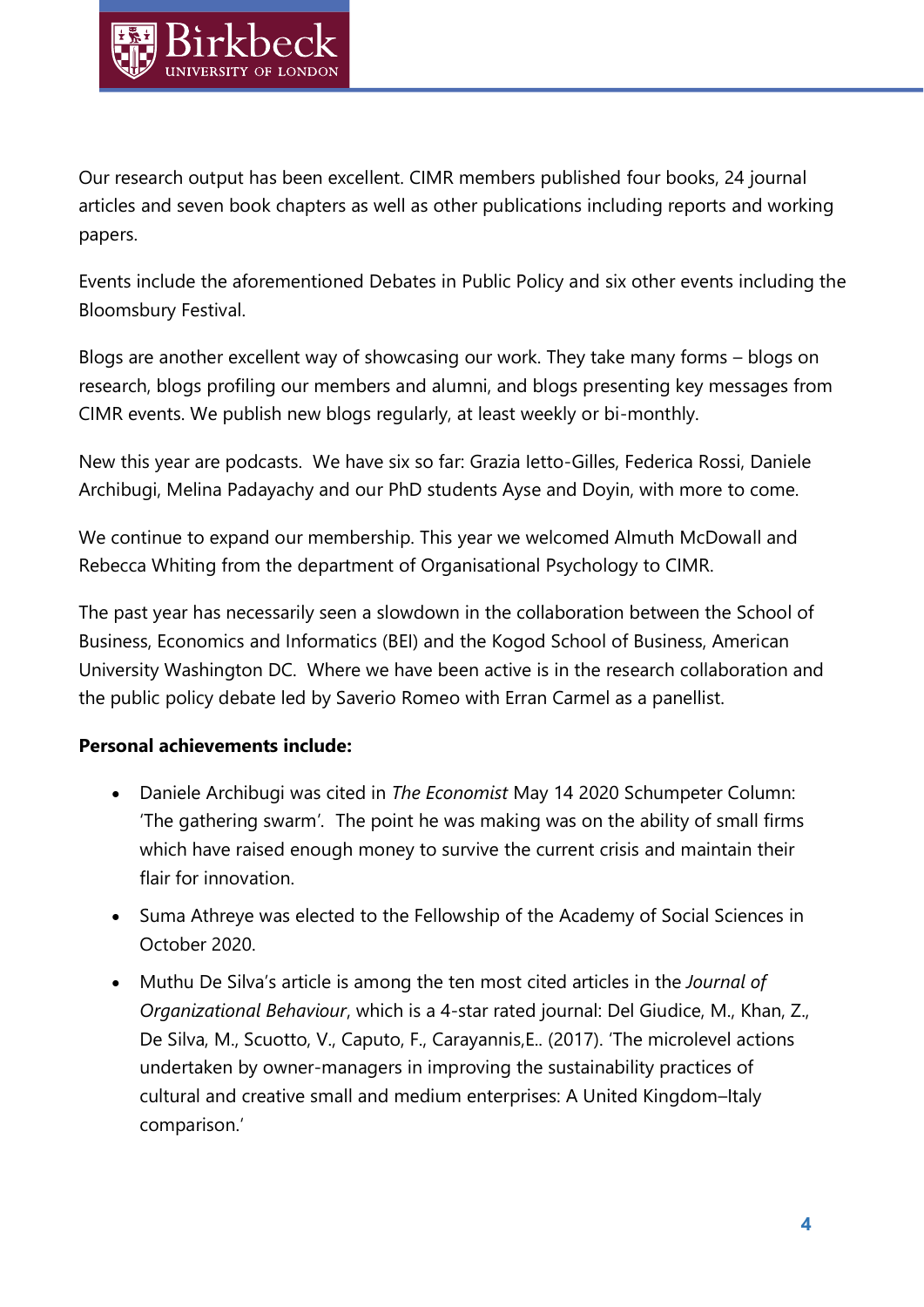- Another article written by Muthu De Silva (De Silva, M., Wright, M. (2019) Entrepreneurial Co-creation: Societal Impact through Open Innovation, *R&D Management*, 49:3, 318-342) has been acknowledged as top downloaded article in the R&D Management Journal 2018-20.
- Colette Henry has been invited to be part of the International Advisory Board for the *Future Talent Council*, Stockholm – Faculty and Staff Development Group.
- Elvira Uyarra is Co-I of the newly created Productivity Institute, a five-year, £32 million ESRC centre based in Manchester and with partners from the universities of Sheffield, Manchester, Cardiff, Glasgow, King's College London, Warwick, Sheffield, York, Kent, Queen's University Belfast.

We are indebted to Alice Dowden and now Isobel Edwards for undertaking the logistics of organising our events online. Isobel took over this role when Alice left Birkbeck in November but she was already brilliantly either writing or editing our blogs, knocking into shape other documents. We are lucky to have this support in the School. Federica is doing a fantastic job on the website. I am so proud to be the Director of CIMR and to have such wonderful colleagues.

What's next for CIMR? We hope that with mass vaccination we will be able to meet and debate in person. In the short to medium term, we will continue to operate much as we have done since March 2020, organising high quality events and disseminating our excellent research to a wide range of audiences.

#### **Professor Helen Lawton Smith**

*Director of CIMR*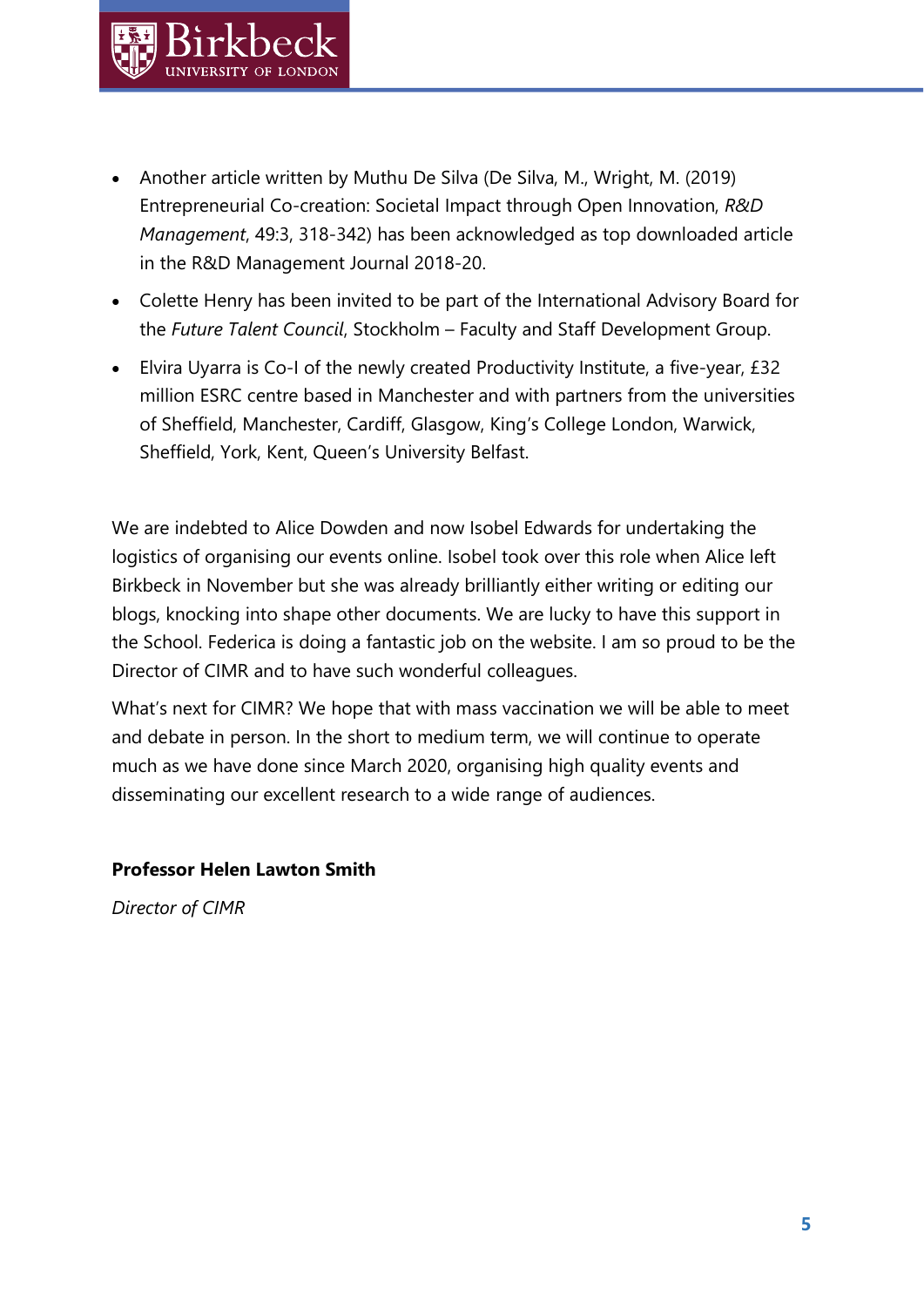# <span id="page-6-0"></span>**NEWS AND APPOINTMENTS**

**Sirkher** 

- Muthu De Silva has been invited by the Head of Secretariat for the Working Party of Innovation and Technology Policy, OECD to develop the conceptual framework on Science-Industry co-creation (in collaboration with Prof Dirk Meissner and Prof Margherita Russo), which will provide the foundations of the OECD's Working Party of Innovation and Technology Policy 2021-22 project. Read a [summary](https://papers.ssrn.com/sol3/papers.cfm?abstract_id=3622508) of this [conceptual](https://papers.ssrn.com/sol3/papers.cfm?abstract_id=3622508) framework. This work was presented at the 55th Meeting of the Working Party on Innovation and Technology Policy (TIP), OECD,18-19 June 2020. <https://www.linkedin.com/feed/update/urn:li:activity:6680741914767056897/>
- Muthu De Silva has been invited to deliver part of the training programme: Training on Licensing of Intellectual Property for the Confederation of Indian Industry, which is organised by the UK IPO.
- John Glasson has been invited by the Scottish Government to join the ScotMer panel assessing guidance on the impacts of offshore wind farms.
- Frederick Guy and Simona Iammarino will join the CRENoS (Centro Ricerche Economiche Nord Sud), University of Cagliari and University of Sassari, as associate researchers.
- Simona Iammarino started as co-editor of the *Journal of Economic Geography* on 1 January 2021.
- Simona Iammarino is an appointed member of the Board of the Regional Studies Association (RSA), and Chair of the RSA Publication Committee.
- Peter Jelfs has been appointed Professor (Professional Practice) Accounting at Brunel University.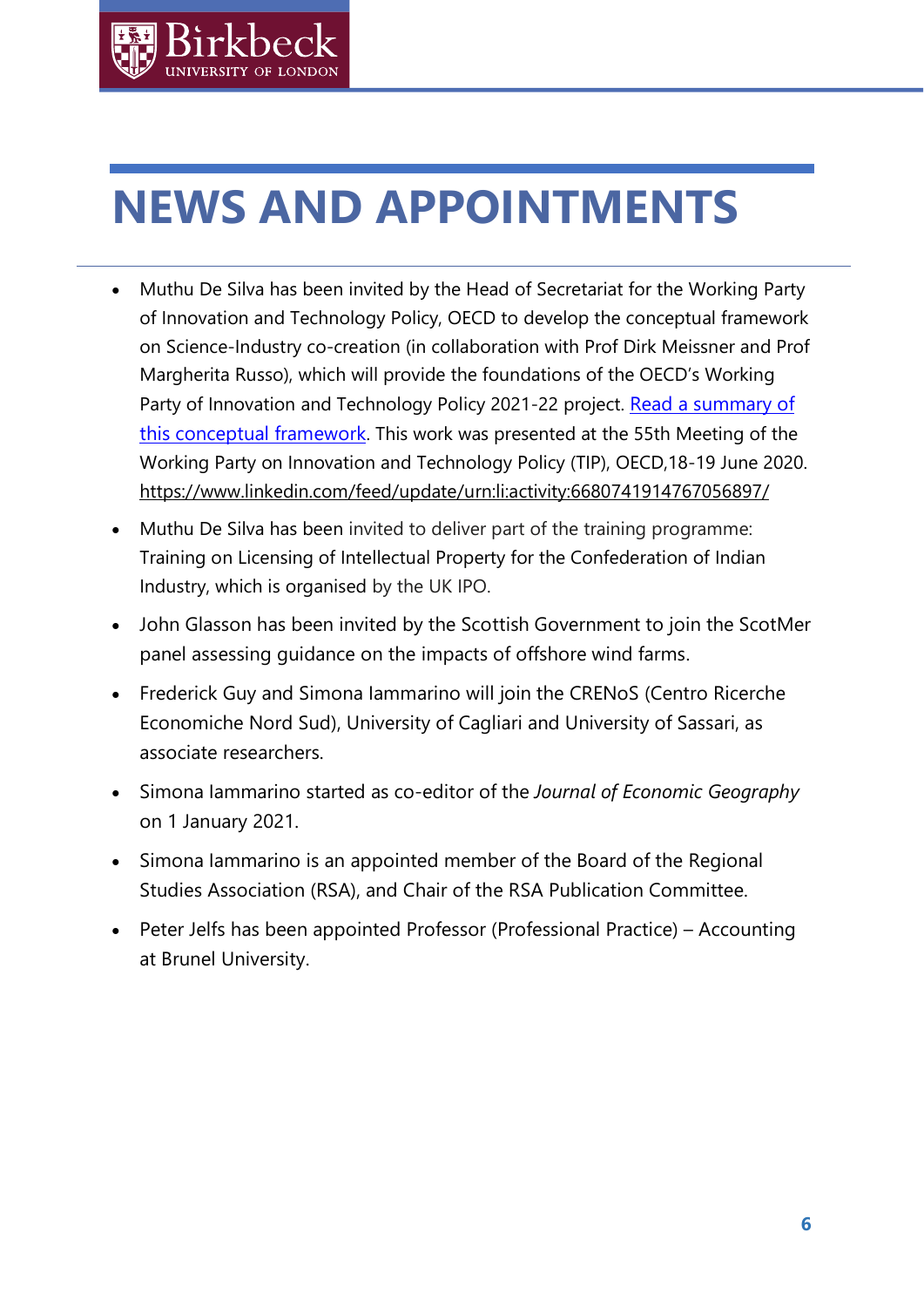# <span id="page-7-0"></span>**EDITORSHIPS, EDITORIAL BOARDS AND RESEARCH COMMITTEES**

### **CIMR academic staff and Fellows hold a number of editorships and membership of editorial boards of internationally important journals.**

- Daniele Archibugi is a member of the Editorial Board of Research Policy; Technovation; Technological Forecasting and Social Change; Technology Analysis and Strategic Management; Science and Public Policy; Cambridge Journal of Regions; and Economy and Society.
- Sharmistha Bagchi-Sen is Editor, *Papers in Regional Science* (Wiley), 2019 present; Associate Editor, *Applied Geography* (Elsevier), 2018 (October) present; Co-Editor (with Waldemar Cudny), Routledge Book Series *Routledge Contemporary Perspectives on Urban Growth, Innovation and Change,* 2019 present.
- Marion Frenz is Associate Editor of the *Journal of Innovation Economics and Management.*
- John Glasson is Editor of the Routledge Natural and Built Environment book series and on the Editorial Boards of: *Journal of Environmental Assessment Policy and Management*; *Environmental Impact Assessment Review*; and *International Journal of Urban Sustainable Development.*
- Colette Henry is Editor in Chief of the *International Journal of Gender & Entrepreneurship* and a member of the Editorial Board of the *International Journal of Entrepreneurial Behaviour & Research.*
- Simona Iammarino is a member of the Regional Studies Association's [Research Committee](http://www.regionalstudies.org/about/committee/research-committee) and [Publication Committee.](http://www.regionalstudies.org/about/committee/publication-committee)
- Grazia Ietto-Gillies is a member of the editorial board of *Critical Perspectives on International Business* and member of the Management Board of the World Economics Association (WEA).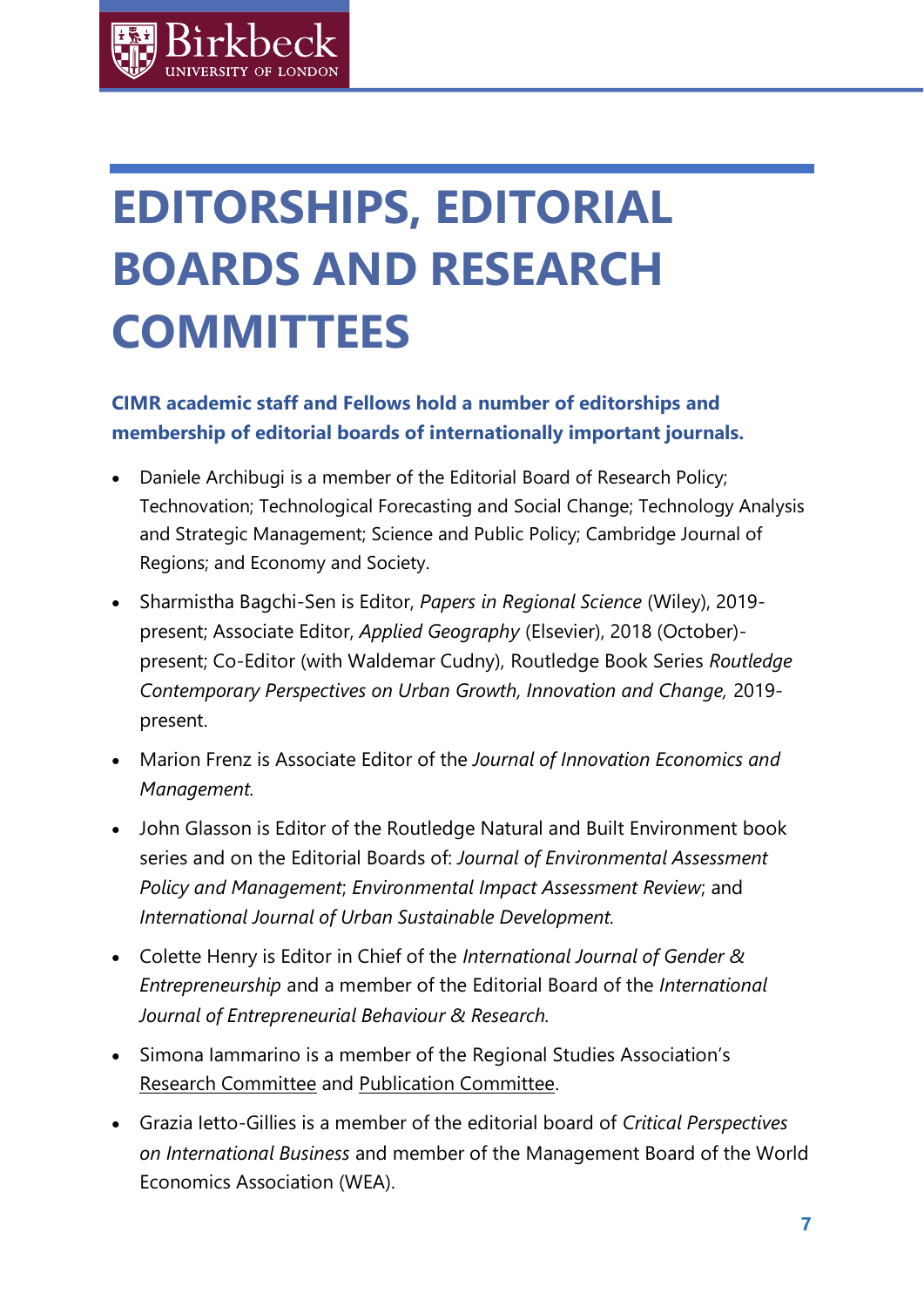- Helen Lawton Smith is Associate Editor of *Strategic Change: Briefings in Entrepreneurial Finance*, and member of the Editorial Boards of *Entrepreneurship & Regional Development* and the *International Journal of Gender & Entrepreneurship.*
- Carlo Milana is Editor in Chief of *Strategic Change: Briefings in Entrepreneurial Finance.*
- Klaus Nielsen is Chair of the Board of Directors of Millennium Economics (owner of *Journal of Institutional Economics*).
- Pierre Nadeau is a member of the Editorial Board of *Strategic Change: Briefings in Entrepreneurial Finance.*
- Alex Poulovassilis is Associate Editor for *IEEE Transactions on Knowledge and Data Engineering* and Area Vice-Chair for the ICDE 2019 conference, for the topic area of "Data Visualization and Interactive Data Exploration".
- Federica Rossi is a member of the Editorial Board of *Higher Education Quarterly.*
- Elvira Uyarra is Editor of *Regional Studies Regional Science* and member of the Editorial boards of *Ekonomiaz* and *European Planning Studies.*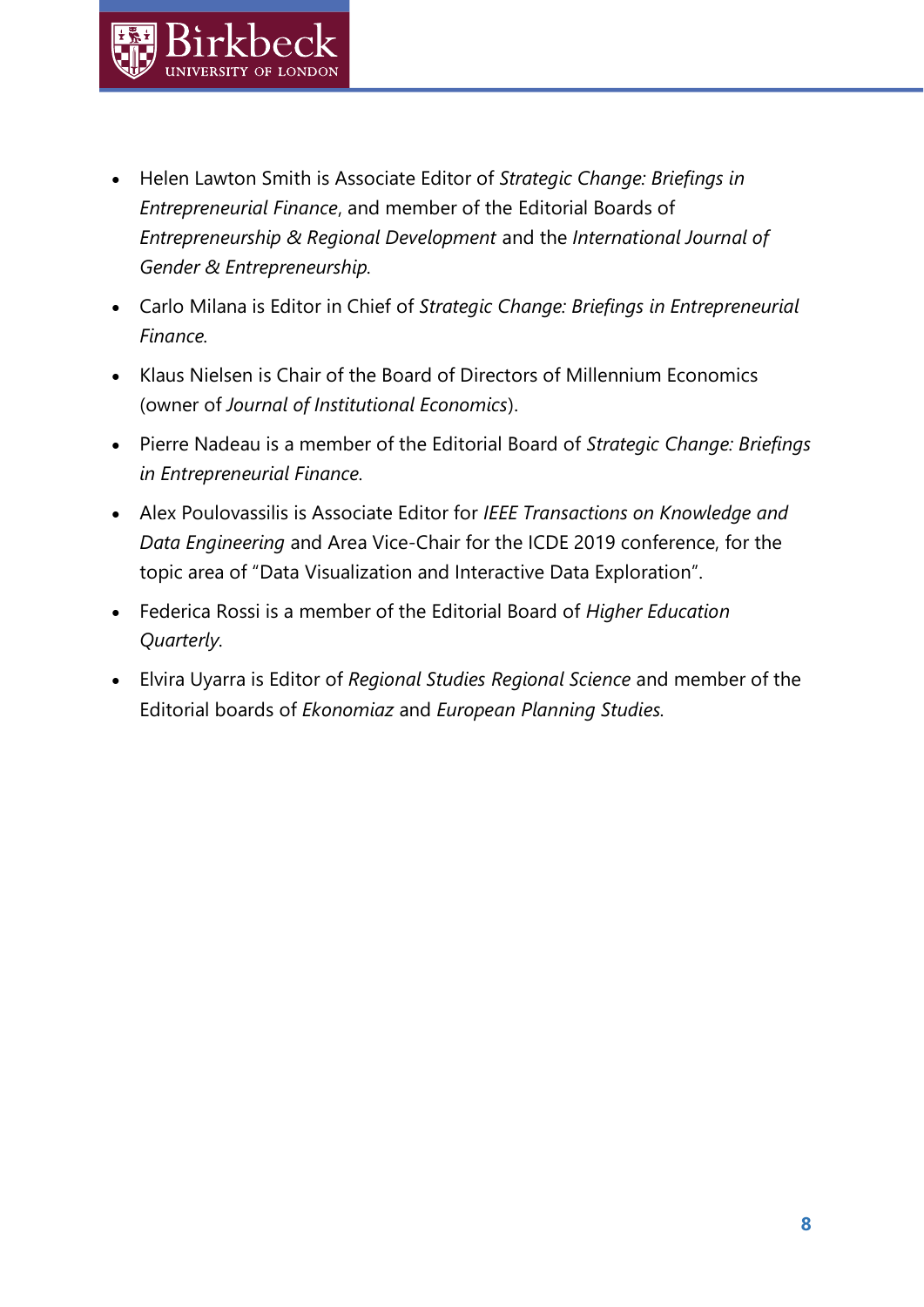

## **RESEARCH PROJECTS**

## **CURRENT EXTERNAL GRANTS**

<span id="page-9-0"></span>

| <b>Names</b>                                   | <b>Status</b> | <b>Grant title/topic</b>                                                                                                                               | <b>Funder</b>                                                                                                  | <b>Period</b>         |
|------------------------------------------------|---------------|--------------------------------------------------------------------------------------------------------------------------------------------------------|----------------------------------------------------------------------------------------------------------------|-----------------------|
| Muthu De Silva                                 | P             | Co-creation case study with Innovate UK,<br>BEIS and Digital Catapult as part of OECD<br>project, "Science Industry Co-creation and<br>Digitalisation" | <b>OECD</b>                                                                                                    | 2020-21               |
| John Glasson                                   | P             | Contract to research the local and regional<br>socio-economic impacts of major North<br>Sea Offshore Wind Farms                                        | EU/Vattenfall                                                                                                  | 2017-20               |
| Colette Henry                                  | Cl            | THEI.2.0 - Developing the HEInnovate tool                                                                                                              | EU ERASMUS+                                                                                                    | 2020-22               |
| Simona lammarino and<br><b>Richard Perkins</b> | $Co-I$        | Technological change and conflict minerals<br>in the shift from Industry 3.0 to 4.0                                                                    | Suntory and Toyota<br>International Centre for<br>Economics and Related<br>Disciplines (STICERD) Seed<br>Grant | Sept. 2019- Feb. 2020 |
| Simona lammarino                               | P             | Innovative Training Networks for "Policies<br>for Smart Specialisation"                                                                                | Horizon 2020 Framework<br>Programme, H2020-MSCA-<br>ITN-2019, Project: 860887 -<br><b>POLISS</b>               | Dec. 2019-Dec. 2022   |
| Simmona lammarino                              | $Co-I$        | Falling into the Middle-Income Trap?                                                                                                                   | European Commission<br>Directorate-General for<br>Regional and Urban Policy                                    | Feb. 2019 - Feb. 2020 |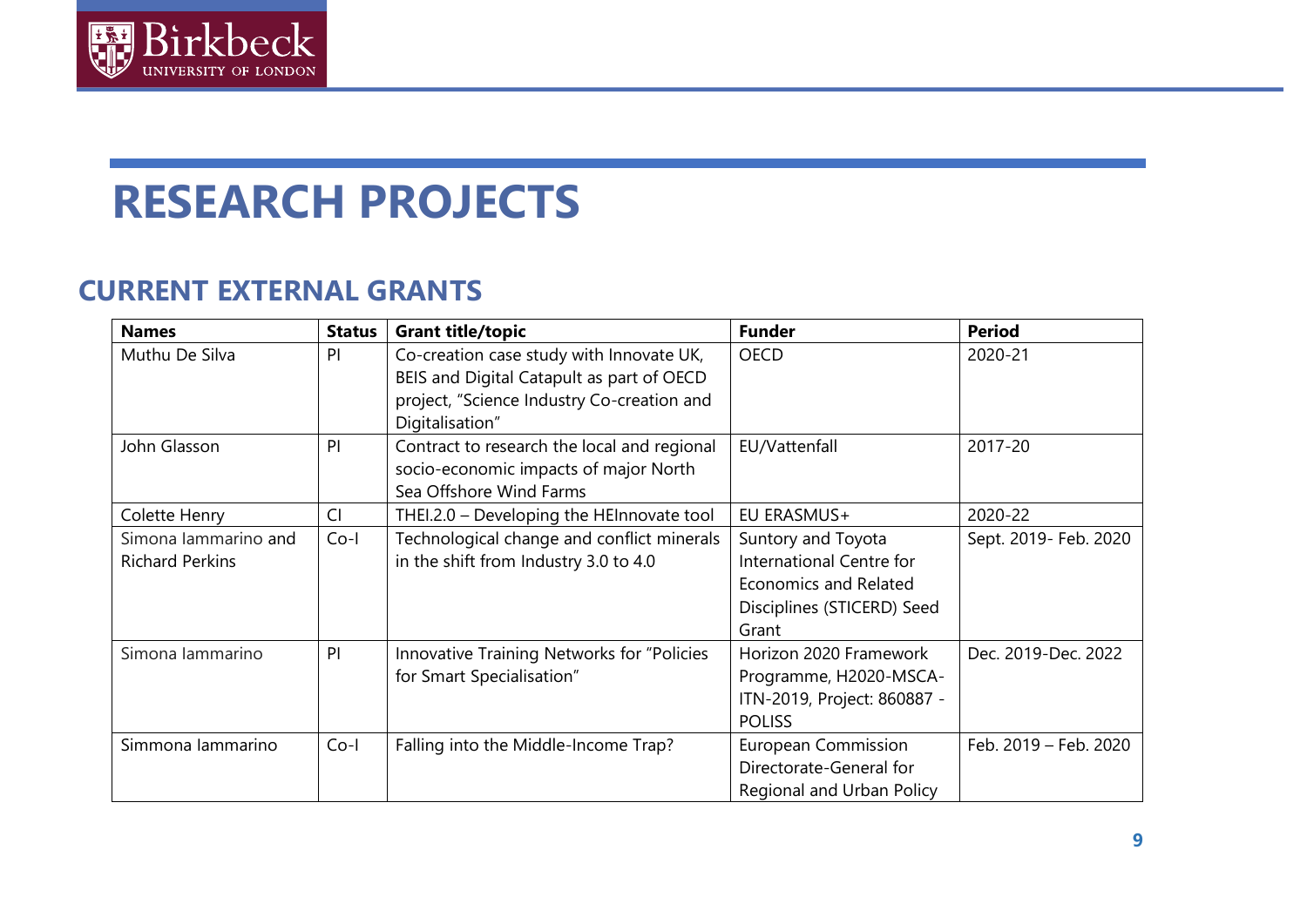

| Helen Lawton Smith      | PI    | Addressing regional inequalities in<br>innovation opportunities for BAME and                                                                                                                                  | <b>Regional Studies</b><br><b>Association Fellowship</b>                                     | 2020-21 |
|-------------------------|-------|---------------------------------------------------------------------------------------------------------------------------------------------------------------------------------------------------------------|----------------------------------------------------------------------------------------------|---------|
|                         |       | disabled groups                                                                                                                                                                                               | Research Grant Scheme                                                                        |         |
|                         |       |                                                                                                                                                                                                               | (FeRSA)                                                                                      |         |
| Alexandra Poulovassilis | PI    | <b>Mapping Museums</b>                                                                                                                                                                                        | <b>AHRC</b>                                                                                  | 2016-20 |
| Federica Rossi          | P     | Innovation intermediaries and the Fourth<br><b>Industrial Revolution</b>                                                                                                                                      | British Academy-<br>Leverhulme                                                               | 2018-20 |
| Elvira Uryarra          | PI    | Constructing markets for new path<br>development. The role of the state                                                                                                                                       | <b>Regional Studies</b><br><b>Association Fellowship</b><br>Research Grant Scheme<br>(FeRSA) | 2020-21 |
| Elvira Uryarra          |       | Soteria Project                                                                                                                                                                                               | Innovate UK's Digital                                                                        | 2020-23 |
|                         | Co-PI | Aims to prevent hackers from remotely<br>taking control of digital systems and<br>protect businesses from cyber attacks<br>Collaboration between Hut Group,<br>Manchester University and Oxford<br>University | Security by Design (DSbD)<br>initiative                                                      |         |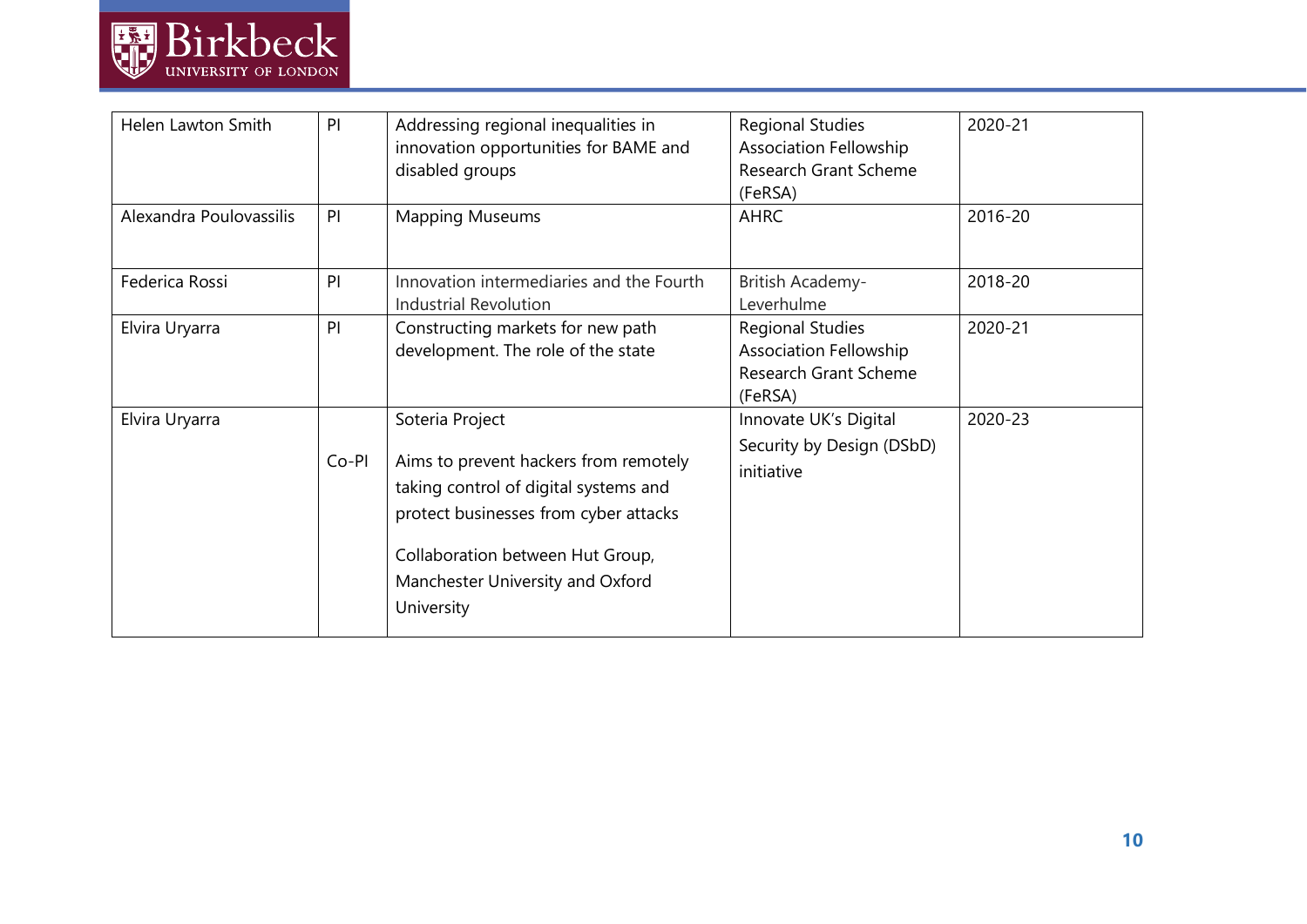

### **CURRENT BIRKBECK GRANTS**

<span id="page-11-0"></span>

| <b>Name</b>                                | <b>Status</b> | <b>Grant title / topic</b>                                                                                                                                                                                                                                                                                                                                                                                                                                       | <b>Funder</b>                                                                                                           | <b>Period</b> |
|--------------------------------------------|---------------|------------------------------------------------------------------------------------------------------------------------------------------------------------------------------------------------------------------------------------------------------------------------------------------------------------------------------------------------------------------------------------------------------------------------------------------------------------------|-------------------------------------------------------------------------------------------------------------------------|---------------|
| Muthu De Silva                             | P             | OECD TIP project on Co-creation: In collaboration with<br>InnovateUK, the Department for Business, Energy and Industrial<br>Strategy (BEIS) and Digital Catapult, Muthu is conducting the case<br>study for which the Illegal Wildlife Trade (IWT) project, co-created<br>by the Digital Catapult in collaboration with research institutions,<br>startups and corporates was selected. This will be submitted<br>OECD's project on Science-Industry Co-creation | <b>BEI Impact Grant</b>                                                                                                 | 2019-20       |
| Federica Rossi                             | P             | Emerging organizational forms in the governance of higher<br>education, innovation and technology                                                                                                                                                                                                                                                                                                                                                                | <b>BEI Research Grant</b>                                                                                               | 2019-20       |
| Ellen Yu                                   | P             | What do greenwashers have in common?                                                                                                                                                                                                                                                                                                                                                                                                                             | Research seed funding<br>(research innovation fund<br>supported by the<br>generosity of Birkbeck<br>alumni and friends) | 2019-20       |
| Saverio Romeo<br>and Helen<br>Lawton Smith | PI            | "Emerging Digital Technology Entrepreneurship in City Capitals"                                                                                                                                                                                                                                                                                                                                                                                                  | <b>BEI Research Grant</b>                                                                                               | 2020-21       |
| Muthu De Silva                             | PI            | "Co-creation: Turbulence and Non-turbulence times"                                                                                                                                                                                                                                                                                                                                                                                                               | <b>BEI Research Grant</b>                                                                                               | 2020-21       |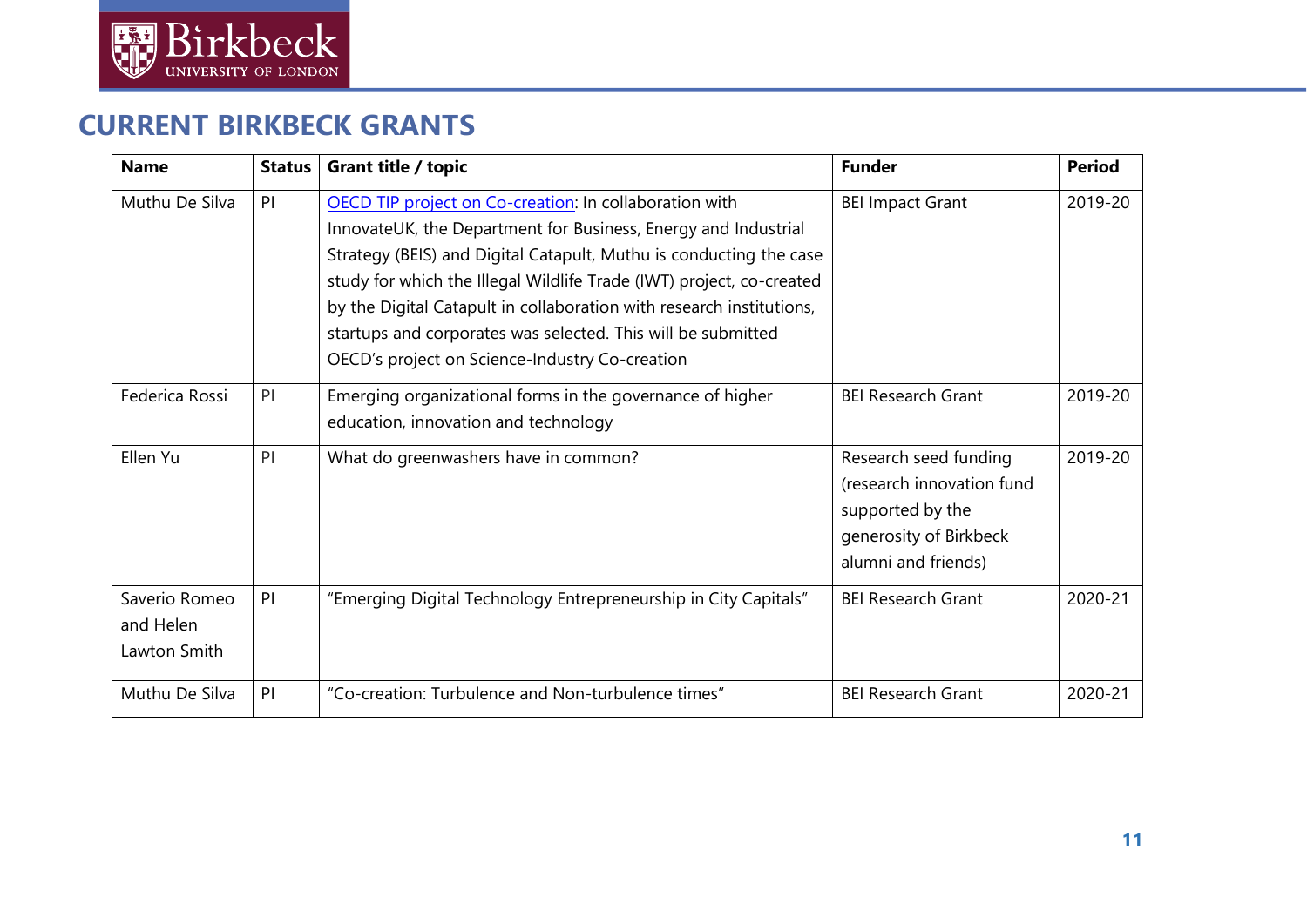# <span id="page-12-0"></span>**KEYNOTES, INVITED PRESENTATIONS, CONFERENCE PRESENTATIONS**

### **Muthu De Silva**

- 'Co-creation and Digital Transformation: Pathways for resolving grand challenges', [Bloomsbury Festival,](http://www.bbk.ac.uk/cimr/2020/10/28/notes-on-cimr-at-the-bloomsbury-festival-2020/) 18 October 2020.
- 'Science-based co-creation for social value creation', Birkbeck Responsible Business Centre, 15 July 2020.
- 'Innovation [Intermediaries](http://www.bbk.ac.uk/events/remote_event_view?id=13348) and Emerging Digital Technologies: Policy and [Practice'](http://www.bbk.ac.uk/events/remote_event_view?id=13348) 7 July 2020.
- 'Science-industry [co-creation](http://www.bbk.ac.uk/events/remote_event_view?id=13091) in the digital economy', Centre for Innovation Management Research, Public Debate Series, 1July 2020.
- 'Does affective evaluation matter for the success of university-business collaborations? A sentiment analysis of university-business collaborative project reports', BEI Research Seminar Series, 29 May 2020.

### **Thanos Fragkandreas**

• 'Innovation-productivity paradox-Productivity policy for places', OECD Pre-event, November 2020.

### **Fred Guy**

• 'Regional income disparities, monopoly & finance', CREATE-University of North Carolina, online conference, 29-30 October 2020.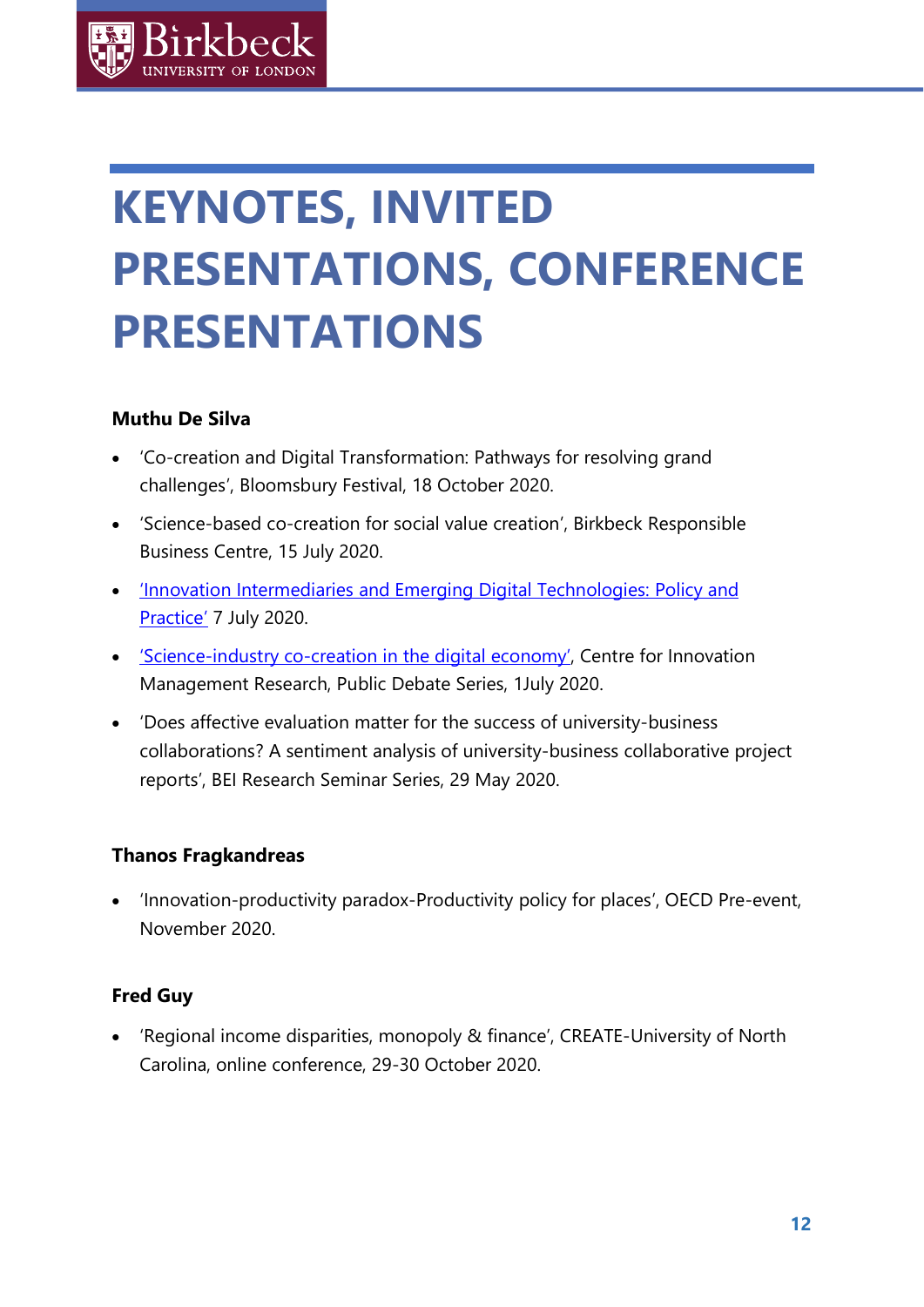### **Grazia Ietto-Gillies**

• Discussant on two papers presented at the [Webinar on the UNCTAD](https://www.youtube.com/watch?v=C1j6mrvAZ-A) *Trade and [Development Report, 2020: Don't Blame the Virus: Recovery policies to avoid](https://www.youtube.com/watch?v=C1j6mrvAZ-A)  [another lost decade'](https://www.youtube.com/watch?v=C1j6mrvAZ-A)*, organized by CNEL (Consiglio Nazionale Economia e Lavoro) and UNCTAD, 6 October 2020. Following the webinar, Grazia Ietto-Gillies was invited to develop her contribution into an academic paper for *Economia e Lavoro*.

### **Helen Lawton Smith**

- Invited discussant, UKRI Expert Evidence Forum: 'Informing Development of the UK Place-based R&D Strategy', 11 September 2020.
- Panellist Innovation caucus Innovators' Breakfast Club: EDI, 30 September 2020.
- 22 years of Uddevalla Symposium summing up and contributions, Invited presentation, 24 November 2020.

### **Klaus Nielsen**

- 'Building social capital in global virtual teams: the visual effects industry', Research seminar, Department of Management, Birkbeck, 10 June 2020.
- 'From Imitation and Catching up to Technological Leadership a Review of the Chinese Innovation System', SASE (Society for the Advancement of Socio Economics), online conference, 8-10 July 2020.

### **Saverio Romeo**

• Invited as a keynote speaker at an academic conference on smart city modelling [\(CEUR-WS.org/Vol-2707](http://ceur-ws.org/Vol-2707/) - STAF 2020 Workshops (ceur-ws.org) .

### **Federica Rossi**

• 'The role of public innovation intermediaries in digital technology co-creation processes', OECD Virtual Meeting on Co-Creation, 5 March 2020.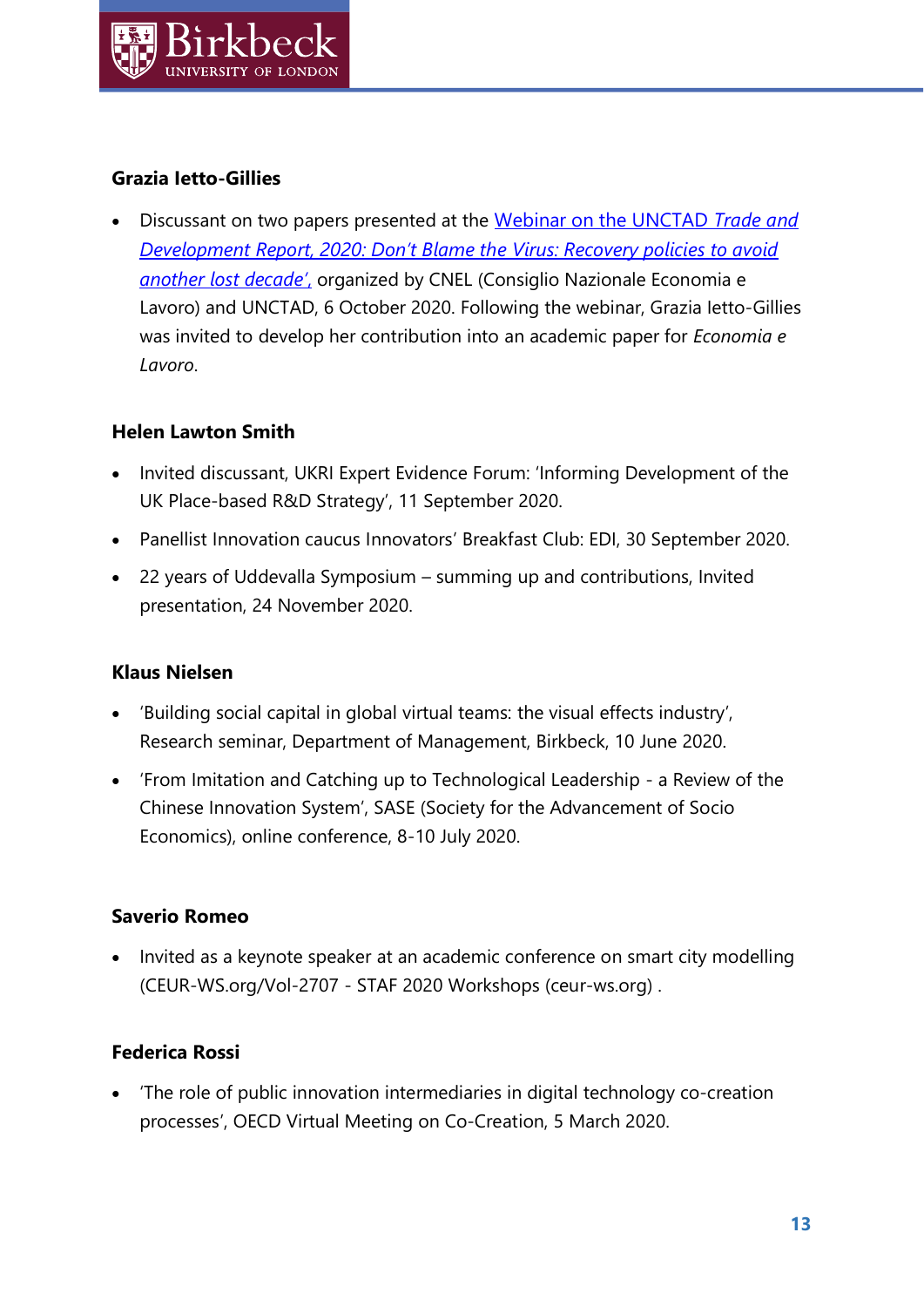- 'Transnational collaborative networks and innovation in teaching and learning', Research Workshop on 'Expansion and retrenchment of Internationalisation in Higher Education: Theories, Methods and Data', The Centre for Higher Education Studies (CHES), UCL Institute of Education, 6 May 2020.
- 'University leadership in economic innovation', Online Research Symposium: What is Global Leadership in Higher Education?, The Centre for Higher Education Studies (CHES), UCL Institute of Education, 17 June 2020.
- 'How proximity between university and industry collaborators affects impact. A topic detection analysis of impact reports', University of Manchester Seminar Series, 18 May 2020.
- 'TIP project on co-creation: key insights and lessons learned', OECD Working Group on Technology and Innovation Policy (TIP), 6 October 2020.

### **Elvira Uyarra**

- Invited speaker at a webinar organised by Interreg Europe (Policy Learning Platform) on 'mission-oriented innovation policies'.
- Invited speaker at Webinar: COVID-19 & The impact on higher education: What does the future hold?, The Munk School of Global Affairs, University of Toronto.
- 'Problem/challenge-orientation as new driver for regional innovation policy', City Region Economic and Development Institute (City REDI) webinar series, University of Birmingham.
- Invited speaker at the SMARTER 2020 Conference 1st Webinar on 'Place-based responses to the COVID-19 economic crisis', organised by the Regional Studies Association and the Smart Specialisation Platform of the European Commission Joint Research Centre in Seville, 17 September 2020.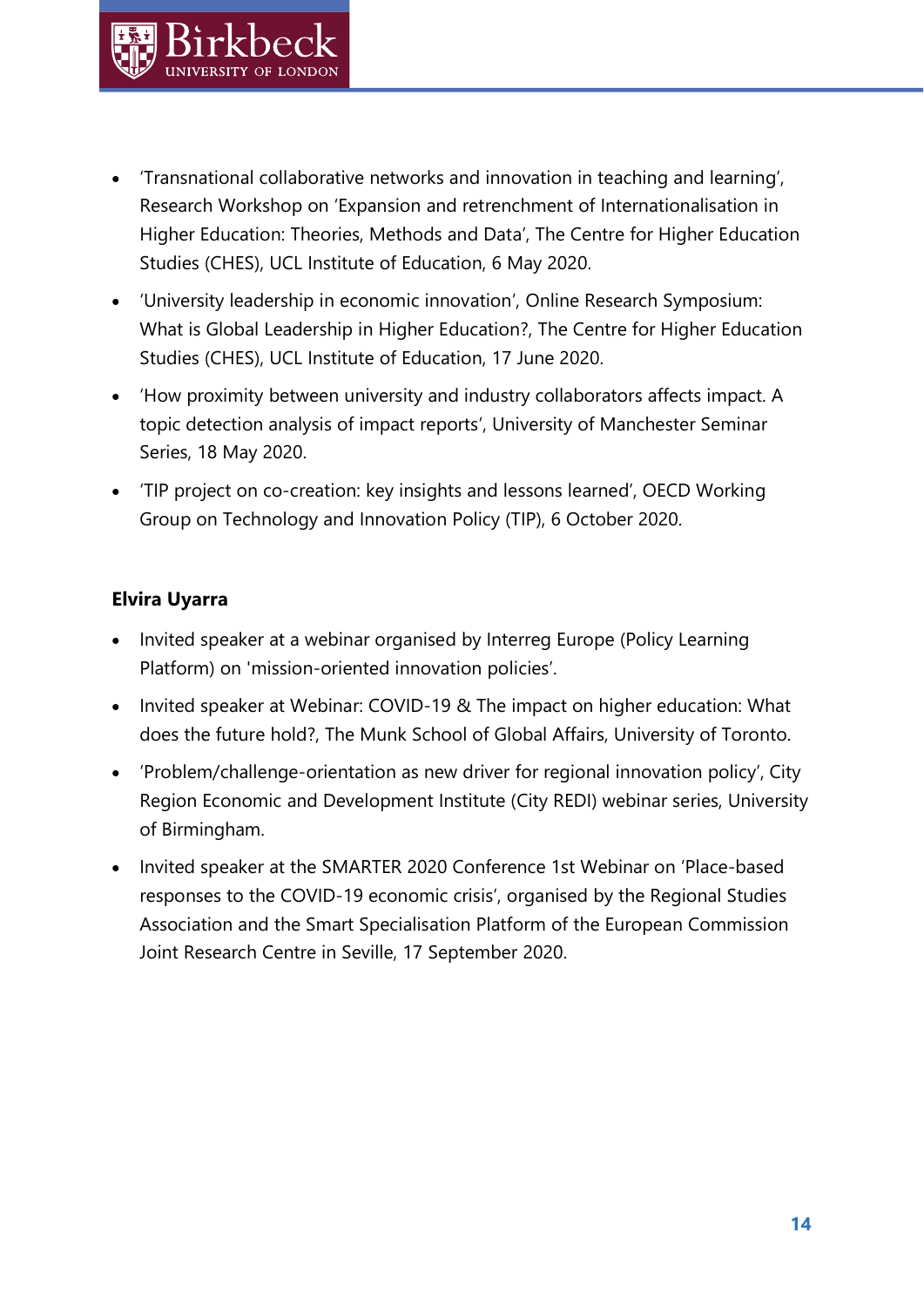

## **CIMR EVENTS 2020**

### **WORKSHOPS AND PANEL EVENTS**

<span id="page-15-0"></span>

| <b>Date</b> | <b>Title</b>                                                                                                        | <b>More information</b>                                                                                                                                                                                                                    | Link                                                                                                                                                           |
|-------------|---------------------------------------------------------------------------------------------------------------------|--------------------------------------------------------------------------------------------------------------------------------------------------------------------------------------------------------------------------------------------|----------------------------------------------------------------------------------------------------------------------------------------------------------------|
| 19 February | Challenges and<br>opportunities for<br>university-business co-<br>creation: Comparing<br>international perspectives | CIMR Panel with Dr Renos Savva,<br>Prof. Tomasz Mroczkowski, Adrian<br>Day and Evelyn Wilson.<br>Organised by Helen Lawton Smith<br>and Federica Rossi.                                                                                    | http://www.bbk.ac.uk/cimr/2020/02/27/ch<br>allenges-and-opportunities-for-university-<br>business-co-creation-comparative-<br>perspectives-from-the-uk-and-us/ |
| 28 February | <b>SMEs: Management and</b><br>leadership skills                                                                    | Department for Business, Energy &<br>Industrial Strategy Roundtable.<br>Organiser Maja Savic.                                                                                                                                              | http://www.bbk.ac.uk/cimr/2020/02/27/ci<br>mr-hosts-department-for-business-<br>energy-industrial-strategy-roundtable/                                         |
| April 28    | <b>Making Your MSc Work</b><br>for You.                                                                             | Doyin Olorunfemi and Melina<br>Padayachy organised this very<br>popular event for current Masters<br>students. The focus was how MSc<br>Business Innovation students can<br>make the best use of the<br>opportunities offered by the CIMR. | http://www.bbk.ac.uk/cimr/2020/04/28/ho<br>w-to-make-the-most-of-your-business-<br>innovation-msc/                                                             |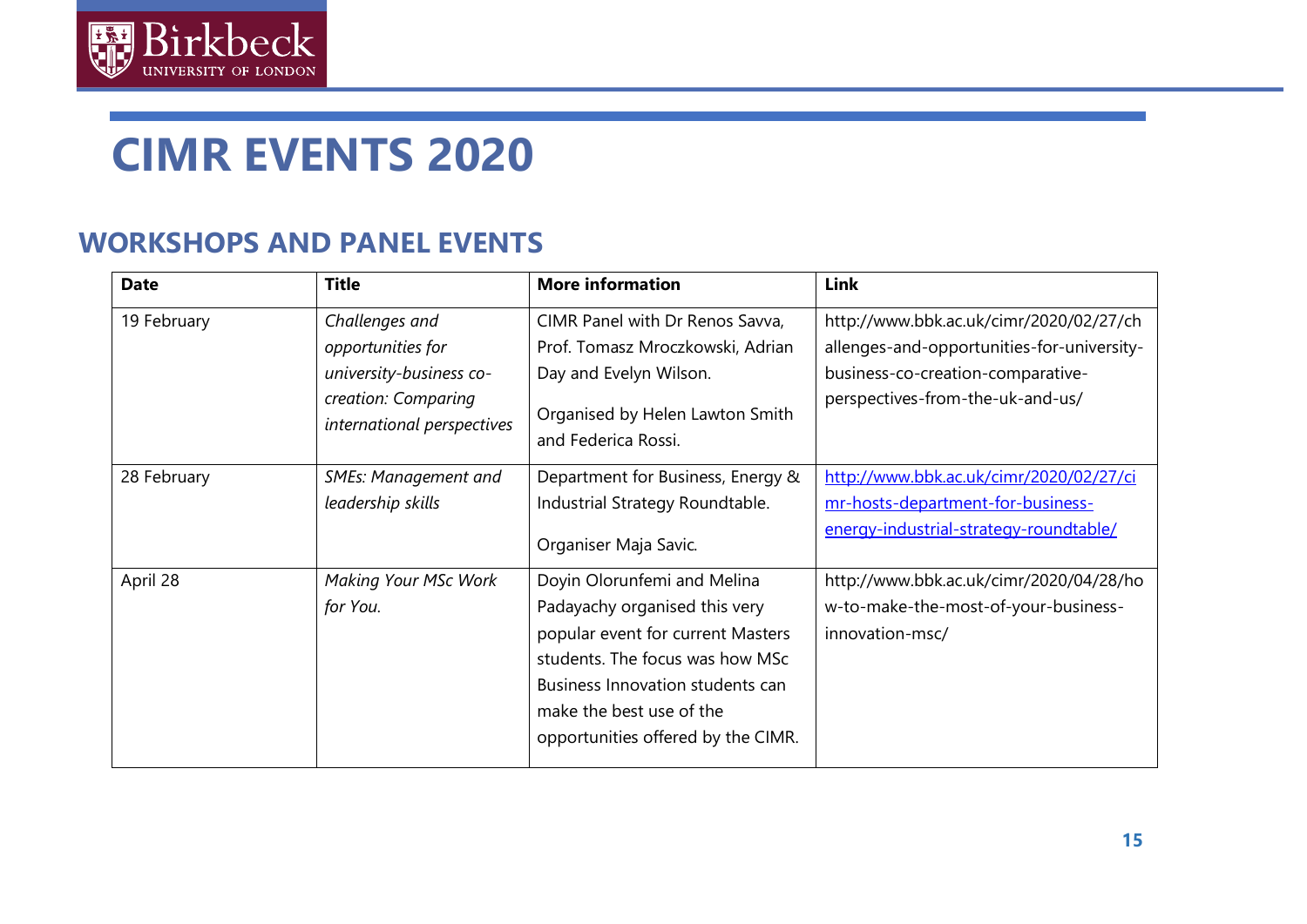

| July 7     | Innovation intermediaries<br>and emerging digital<br>technologies: policy and<br>practice. | Federica Rossi organised the event<br>which marks the end of her British<br>Academy grant with her Italian and<br>French partners.        | http://www.bbk.ac.uk/cimr/2020/06/02/inn<br>ovation-intermediaries-and-emerging-<br>digital-technologies-policy-and-practice/ |
|------------|--------------------------------------------------------------------------------------------|-------------------------------------------------------------------------------------------------------------------------------------------|-------------------------------------------------------------------------------------------------------------------------------|
| October 18 | CIMR at the Bloomsbury<br>Festival                                                         | Saverio Romeo organised this<br>session with panellists Muthu De<br>Silva, Klaus Nielsen and Evelyn<br>Wilson.                            | http://www.bbk.ac.uk/cimr/2020/10/28/no<br>tes-on-cimr-at-the-bloomsbury-festival-<br>2020/                                   |
| November 3 | Making the most of your<br>MSc                                                             | Doyin Olorunfemi and Melina<br>Padayachy organised this second<br>event showcasing the activities of<br>the CIMR to current MSc students. | http://www.bbk.ac.uk/cimr/2020/04/28/ho<br>w-to-make-the-most-of-your-business-<br>innovation-msc/                            |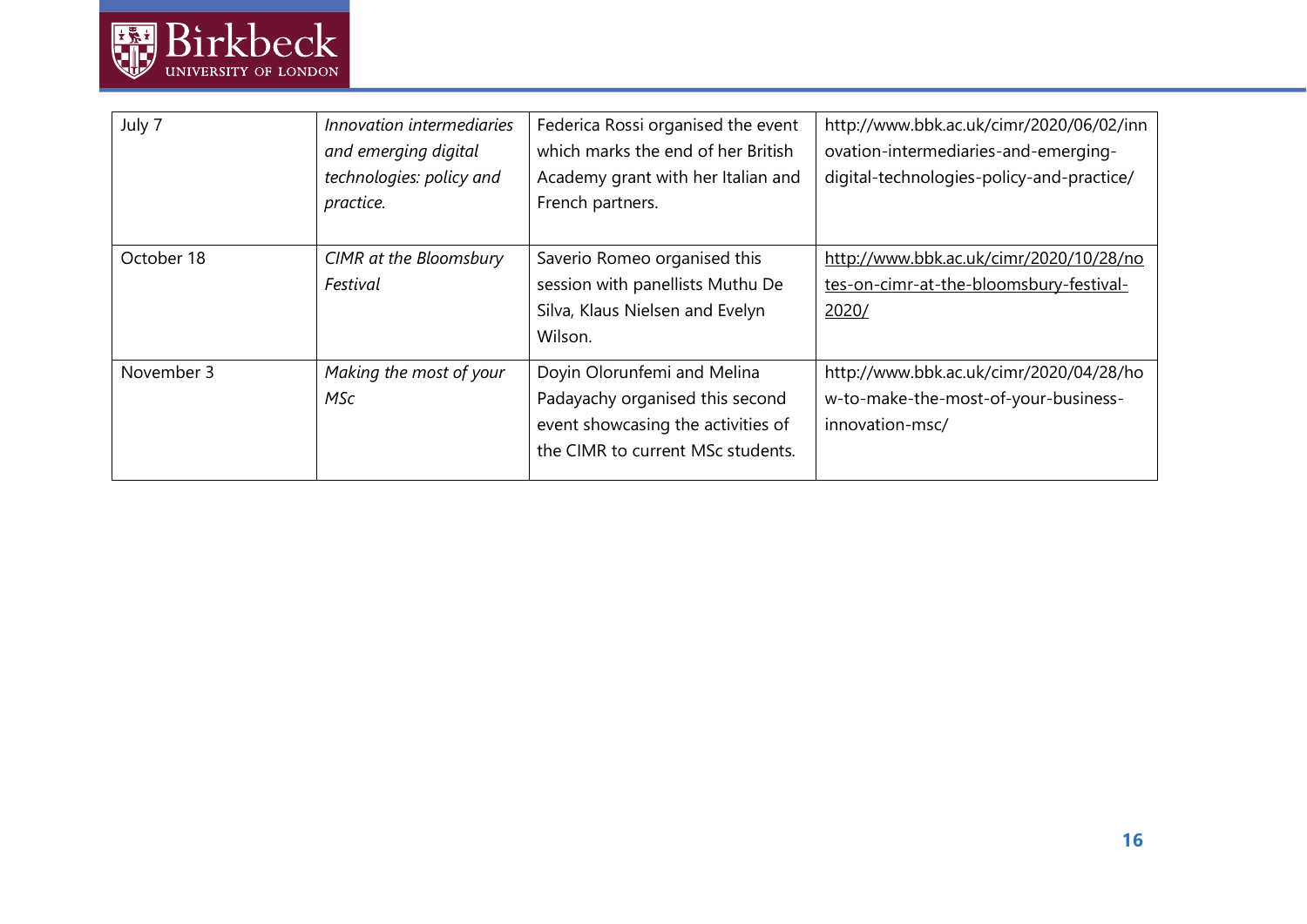

## **CIMR DEBATES IN PUBLIC POLICY**

<span id="page-17-0"></span>

| <b>Date</b> | <b>Title</b>                                                                                              | <b>More Information</b>                                                                                                                                                                                                                                                                                        | Link                                                                                                                                                  |
|-------------|-----------------------------------------------------------------------------------------------------------|----------------------------------------------------------------------------------------------------------------------------------------------------------------------------------------------------------------------------------------------------------------------------------------------------------------|-------------------------------------------------------------------------------------------------------------------------------------------------------|
| May 20      | "Public Investments<br>for Reconstructing<br>Europe"                                                      | Professor Daniele Archibugi, Birkbeck and Research Director at<br>IRPPS-CNR in Rome Presented on work he has been<br>undertaking with Marion Frenz and Andrea Filipetti.                                                                                                                                       | http://www.bbk.ac.uk/cimr/2<br>020/04/30/cimr-debates-in-<br>public-policy-series/                                                                    |
| June 17     | "Covid 19 and Digital<br>Transformation"                                                                  | Saverio Romeo, Birkbeck and Professor Erran Carmel, Kogod<br>School of Business, American University Washington DC.                                                                                                                                                                                            | http://www.bbk.ac.uk/cimr/2<br>020/04/30/cimr-debates-in-<br>public-policy-series/                                                                    |
| July 1      | "Science-industry co-<br>creation in the digital<br>economy"                                              | Organised by Dr Federica Rossi and Dr Muthu De Silva<br>Chaired by Dr Laura Kreiling, OECD Science and Technology<br>Policy Division, Directorate for Science, Technology and<br>Innovation.                                                                                                                   | http://www.bbk.ac.uk/cimr/2<br>020/07/08/science-business-<br>co-creation-in-the-digital-<br>economy/                                                 |
| July 22     | "Diversity and<br>entrepreneurship-<br>how far have we gone<br>and how much further<br>do we need to go?" | Panel debate with David Friel, Managing Director,<br>Entrepreneur Handbook; Professor Colette Henry, Dundalk<br>Institute of Technology & Editor of International Journal of<br>Gender and Entrepreneurship; Louis Edwards, Founder parlez;<br>Reetu Sood, PhD student, Department of Management,<br>Birkbeck. | http://www.bbk.ac.uk/cimr/2<br>020/07/31/diversity-and-<br>entrepreneurship-how-far-<br>have-we-gone-and-how-<br>much-further-do-we-need-<br>$to-qo/$ |
| October 14  | "The technological rise<br>of China"                                                                      | Prof. Klaus Nielsen (Birkbeck); discussant: Prof. Xiaming Liu<br>(Birkbeck); chair: Prof. Suma Athreye (University of Essex).                                                                                                                                                                                  | http://www.bbk.ac.uk/cimr/2<br>020/10/19/the-<br>technological-rise-of-china-<br>from-imitation-and-                                                  |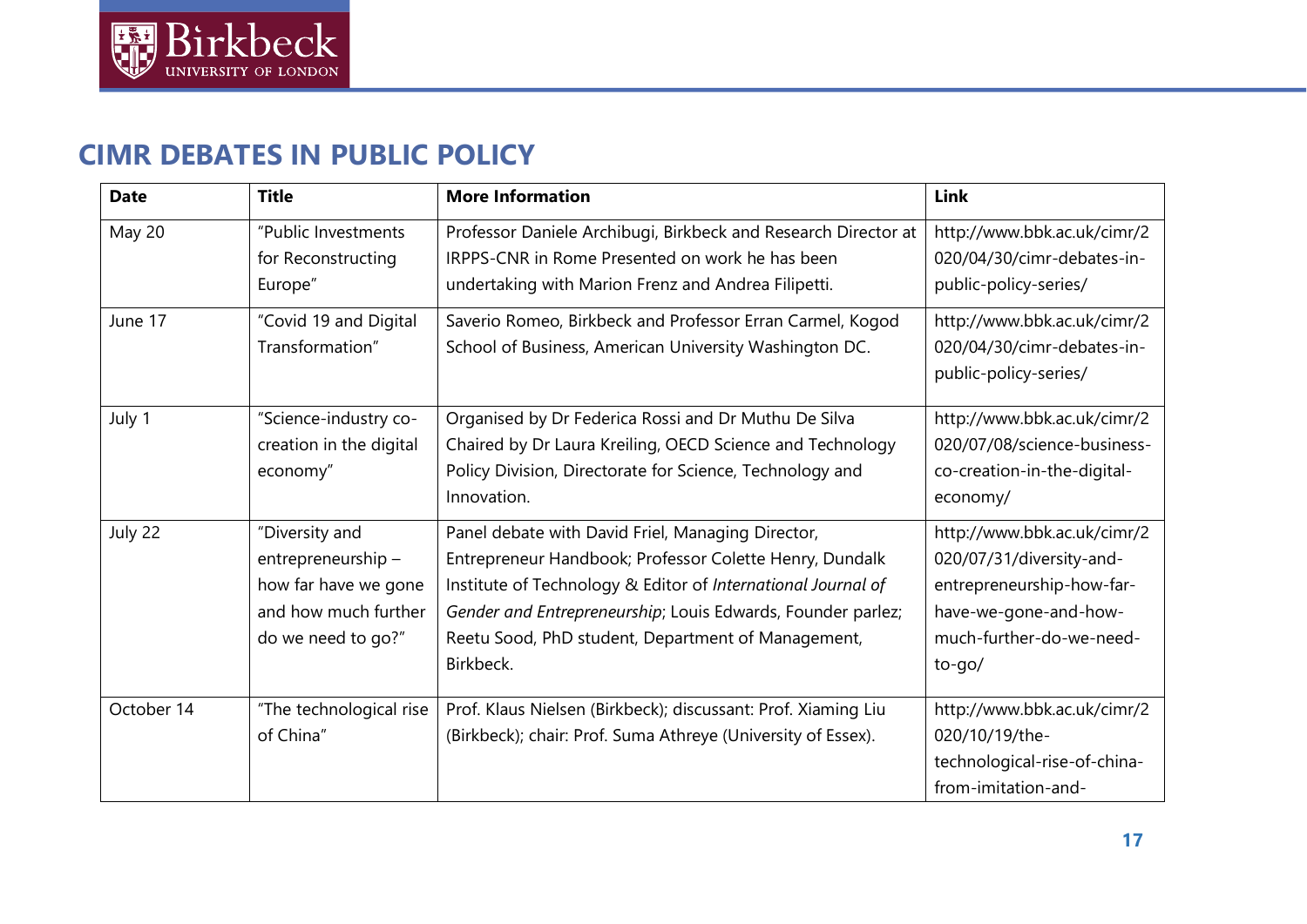

|             |                                                                                     |                                                                                                                                                                                                                                                                                | catching-up-to-<br>technological-leadership/                                                                                                             |
|-------------|-------------------------------------------------------------------------------------|--------------------------------------------------------------------------------------------------------------------------------------------------------------------------------------------------------------------------------------------------------------------------------|----------------------------------------------------------------------------------------------------------------------------------------------------------|
| November 4  | "Welfare state: a<br>facilitator or inhibitor<br>of inclusive<br>entrepreneurship?" | Dr Eva Kašperová (Centre for Research in Ethnic Minority<br>Entrepreneurship (CREME), Aston Business School); discussant:<br>James Brook; chair: Prof Helen Lawton Smith (Birkbeck).                                                                                           | http://www.bbk.ac.uk/cimr/2<br>020/11/05/welfare-state-a-<br>facilitator-or-inhibitor-of-<br>inclusive-entrepreneurship/                                 |
| November 18 | "Entrepreneurship<br>policy: a research<br>agenda"                                  | Dr Jonathan Potter (Centre for Entrepreneurship, SMEs,<br>Regions and Cities, OECD); discussant: Dina Mansour<br>(Birkbeck); chair: Dr Fred Guy (Birkbeck).                                                                                                                    | http://www.bbk.ac.uk/cimr/2<br>020/11/19/entrepreneurship-<br>an-evaluation-research-<br>agenda/                                                         |
| December 9  | Al/Automation to<br>address societal<br>challenges"                                 | Dr Riccardo Zecchinelli (Senior Economist at Cabinet Office),<br>Harry Rhys Davies (Al Programme Lead at TechNation), Mark<br>Hodgson (Chief Business Officer at Cervest), John Fitzpatrick<br>(Director of Policy and Strategy for Government Automation,<br>Cabinet Office). | http://www.bbk.ac.uk/cimr/2<br>020/12/14/technology-<br>transformation-for-public-<br>qood-role-of-ai-automation-<br>to-address-societal-<br>challenges/ |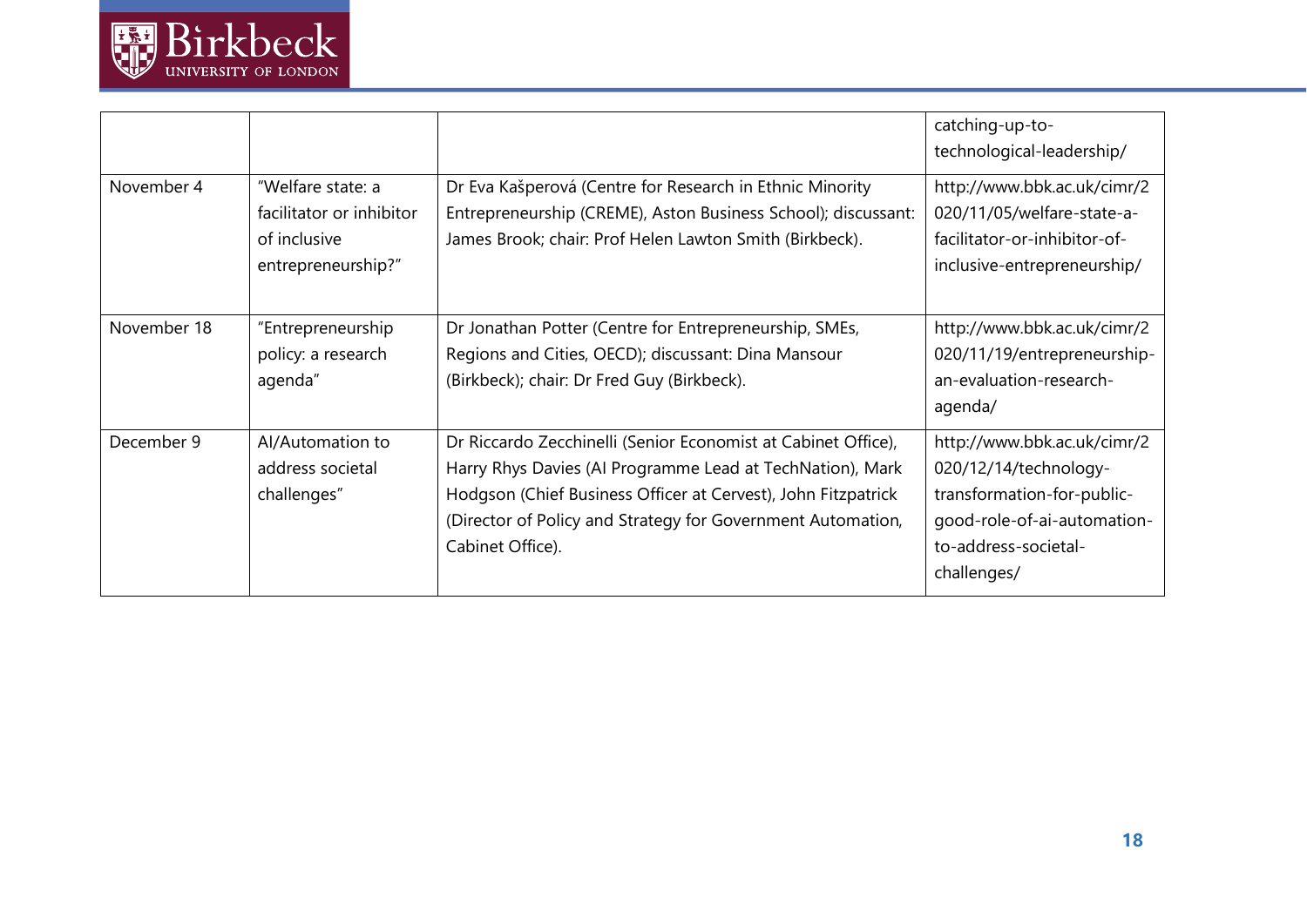

## <span id="page-19-0"></span>**CIMR BLOGS**

- Daniele Archibugi [Europe needs a green deal](http://www.bbk.ac.uk/cimr/2020/04/06/europe-needs-a-green-deal/)
- Daniele Archibugi [The Airbus lesson: How new companies can be generated to](http://www.bbk.ac.uk/cimr/2020/05/13/the-airbus-lesson-how-new-companies-can-be-generated-to-aid-europes-post-covid-reconstruction/)  aid Europe's post[-Covid reconstruction](http://www.bbk.ac.uk/cimr/2020/05/13/the-airbus-lesson-how-new-companies-can-be-generated-to-aid-europes-post-covid-reconstruction/)
- Andrew Atter Gaming and Gender: Video gaming as a catalyst for learning [innovation amongst Gen Z women](http://www.bbk.ac.uk/cimr/2020/12/19/gaming-and-gender-video-gaming-as-a-catalyst-for-learning-innovation-in-gen-z-women/)
- Ning Baines and Helen Lawton Smith [Lesser known facts about university spin](http://www.bbk.ac.uk/cimr/2020/05/07/lesser-known-facts-about-university-spin-offs/)[offs](http://www.bbk.ac.uk/cimr/2020/05/07/lesser-known-facts-about-university-spin-offs/)
- Muthu De Silva [ERO \(Enhancing Research Output\) initiative](http://www.bbk.ac.uk/cimr/2020/06/15/ero-enhancing-research-output-initiative/)
- Muthu de Silva, Federica Rossi, Ainurual Rosli and Nick Yip How positive and [negative sentiments influence the success of university-industry collaborations: a](http://www.bbk.ac.uk/cimr/2020/12/11/how-positive-and-negative-sentiments-influence-the-success-of-university-industry-collaborations-a-study-of-knowledge-transfer-partnerships/)  [study of Knowledge Transfer Partnerships](http://www.bbk.ac.uk/cimr/2020/12/11/how-positive-and-negative-sentiments-influence-the-success-of-university-industry-collaborations-a-study-of-knowledge-transfer-partnerships/)
- Fred Guy [San Francisco, New York, Washington: Iron Triangle of Rent](http://www.bbk.ac.uk/cimr/2021/01/05/san-francisco-new-york-washington-iron-triangle-of-rent/)
- Colette Henry [Creating the Entrepreneurial University](http://www.bbk.ac.uk/cimr/2020/07/21/creating-the-entrepreneurial-university/)
- Grazia Ietto-Gillies [On distances](http://www.bbk.ac.uk/cimr/2020/06/03/on-distances/)
- Ashok Kumar [Monopsony Capitalism: Power and Production in the Twilight of](http://www.bbk.ac.uk/cimr/2020/12/21/monopsony-capitalism-power-and-production-in-the-twilight-of-the-sweatshop-age/)  [the Sweatshop Age](http://www.bbk.ac.uk/cimr/2020/12/21/monopsony-capitalism-power-and-production-in-the-twilight-of-the-sweatshop-age/)
- Peter Jelfs [Financial performance of University Spin-Offs from a post-industrial](http://www.bbk.ac.uk/cimr/2020/11/25/financial-performance-of-university-spin-offs-from-a-post-industrial-region/)  [region](http://www.bbk.ac.uk/cimr/2020/11/25/financial-performance-of-university-spin-offs-from-a-post-industrial-region/)
- Helen Lawton Smith Report highlights inclusivity and diversity challenges in [business innovation](http://www.bbk.ac.uk/cimr/2020/07/30/report-highlights-inclusivity-and-diversity-challenges-in-business-innovation/)
- Helen Lawton Smith and Federica Rossi Knowledge sharing and exchange in a [pandemic](http://www.bbk.ac.uk/cimr/2020/06/17/knowledge-sharing-and-exchange-in-a-pandemic/)
- Alexander Flint Mitchell (written by Isobel Edwards) [An interview with award](http://www.bbk.ac.uk/cimr/2020/06/30/an-interview-with-award-winning-entrepreneur-and-msc-business-innovation-student-alexander-flint-mitchell/)[winning entrepreneur and MSc Business Innovation student Alexander Flint](http://www.bbk.ac.uk/cimr/2020/06/30/an-interview-with-award-winning-entrepreneur-and-msc-business-innovation-student-alexander-flint-mitchell/)  [Mitchell](http://www.bbk.ac.uk/cimr/2020/06/30/an-interview-with-award-winning-entrepreneur-and-msc-business-innovation-student-alexander-flint-mitchell/)
- Peter Ross The COVID-19 pandemic: impact on NHS England PET-CT services [and lessons learnt](http://www.bbk.ac.uk/cimr/2020/10/19/the-first-wave-of-the-coronavirus-disease-pandemic-2020-impact-on-nhs-england-pet-ct-scanning-and-lessons-learnt/)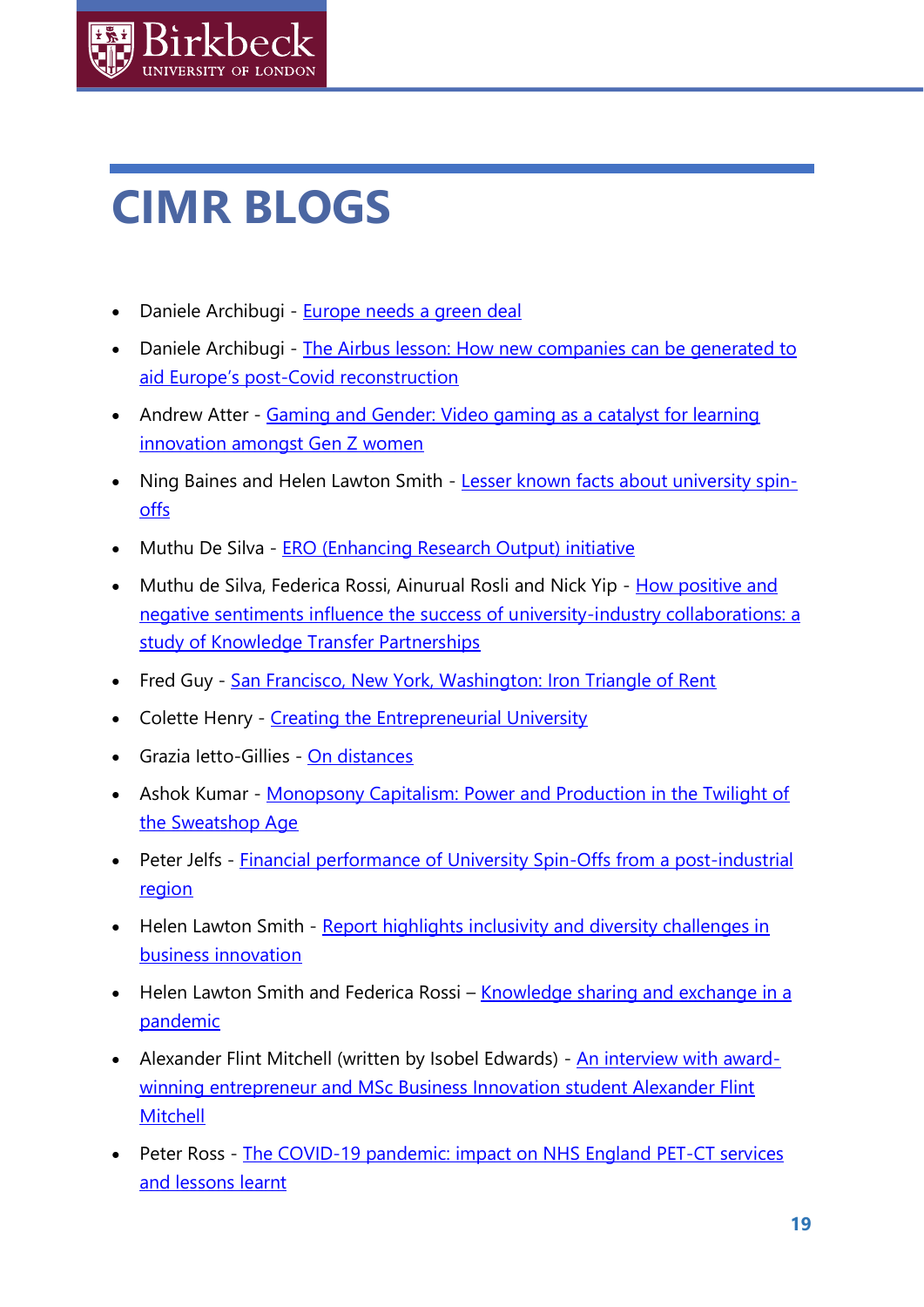- Federica Rossi How can we evaluate the performance of innovation [intermediaries?](http://www.bbk.ac.uk/cimr/2020/04/23/how-can-we-evaluate-the-performance-of-innovation-intermediaries/)
- Stephen Sykes (written by Isobel Edwards) Every one of our students has the [potential to do something pretty remarkable](http://www.bbk.ac.uk/cimr/2020/07/22/every-one-of-our-students-has-the-potential-to-do-something-pretty-remarkable/)
- Elvira Uyarra, Kieron Flanagan [Universities beyond the pandemic: short-term](https://www.orkestra.deusto.es/en/latest-news/news-events/beyondcompetitiveness)  [pressures and long-term possibilities,](https://www.orkestra.deusto.es/en/latest-news/news-events/beyondcompetitiveness) published by the Basque Institute of Competitiveness
- Marianne Sensier and Elvira Uyarra Policy@Manchester blog: [Levelling up](http://blog.policy.manchester.ac.uk/growth_inclusion/2020/05/levelling-up-regional-resilience/?gator_td=O0d7uudS12WuAi78d2tUBTwj9QDFS27fw7Ki6NPMLhsbjdOw/wulbXJcm1X83V91qVaWrOXpMasV6U/1O8HJOghW8KUF+2i3+DeeyWbLcJdycI3ts+n6ydOu57zMVBL8MKoWDTGZ/vXJVtpAWGo/K1TNBC6M/XWOQiNYUdN0QdE=%22%20%5Cl%20%22utm_source=newsletter1205)  [regional resilience](http://blog.policy.manchester.ac.uk/growth_inclusion/2020/05/levelling-up-regional-resilience/?gator_td=O0d7uudS12WuAi78d2tUBTwj9QDFS27fw7Ki6NPMLhsbjdOw/wulbXJcm1X83V91qVaWrOXpMasV6U/1O8HJOghW8KUF+2i3+DeeyWbLcJdycI3ts+n6ydOu57zMVBL8MKoWDTGZ/vXJVtpAWGo/K1TNBC6M/XWOQiNYUdN0QdE=%22%20%5Cl%20%22utm_source=newsletter1205)
- Matt Ziembla, Elvira Uyarra and Jonatan Pinkse [The retrofitting challenge in](http://blog.policy.manchester.ac.uk/posts/2020/07/the-retrofitting-challenge-in-manchester/)  [Manchester](http://blog.policy.manchester.ac.uk/posts/2020/07/the-retrofitting-challenge-in-manchester/)
- Marianne Sensier, Fiona Devine and Elvira Uyarra [How resilient were UK regions](http://blog.policy.manchester.ac.uk/growth_inclusion/2020/07/how-resilient-were-uk-regions-to-the-2008-financial-crisis-recovery-policies-for-covid-19-crisis/)  [to the 2008 financial crisis? Recovery policies for COVID-19 crisis](http://blog.policy.manchester.ac.uk/growth_inclusion/2020/07/how-resilient-were-uk-regions-to-the-2008-financial-crisis-recovery-policies-for-covid-19-crisis/)
- Ellen Yu [Greenwashing in ESG disclosure: An empirical study on global large-cap](http://www.bbk.ac.uk/cimr/2020/10/05/greenwashing-in-esg-disclosure-an-empirical-study-on-global-large-cap-companies/)  **[companies](http://www.bbk.ac.uk/cimr/2020/10/05/greenwashing-in-esg-disclosure-an-empirical-study-on-global-large-cap-companies/)**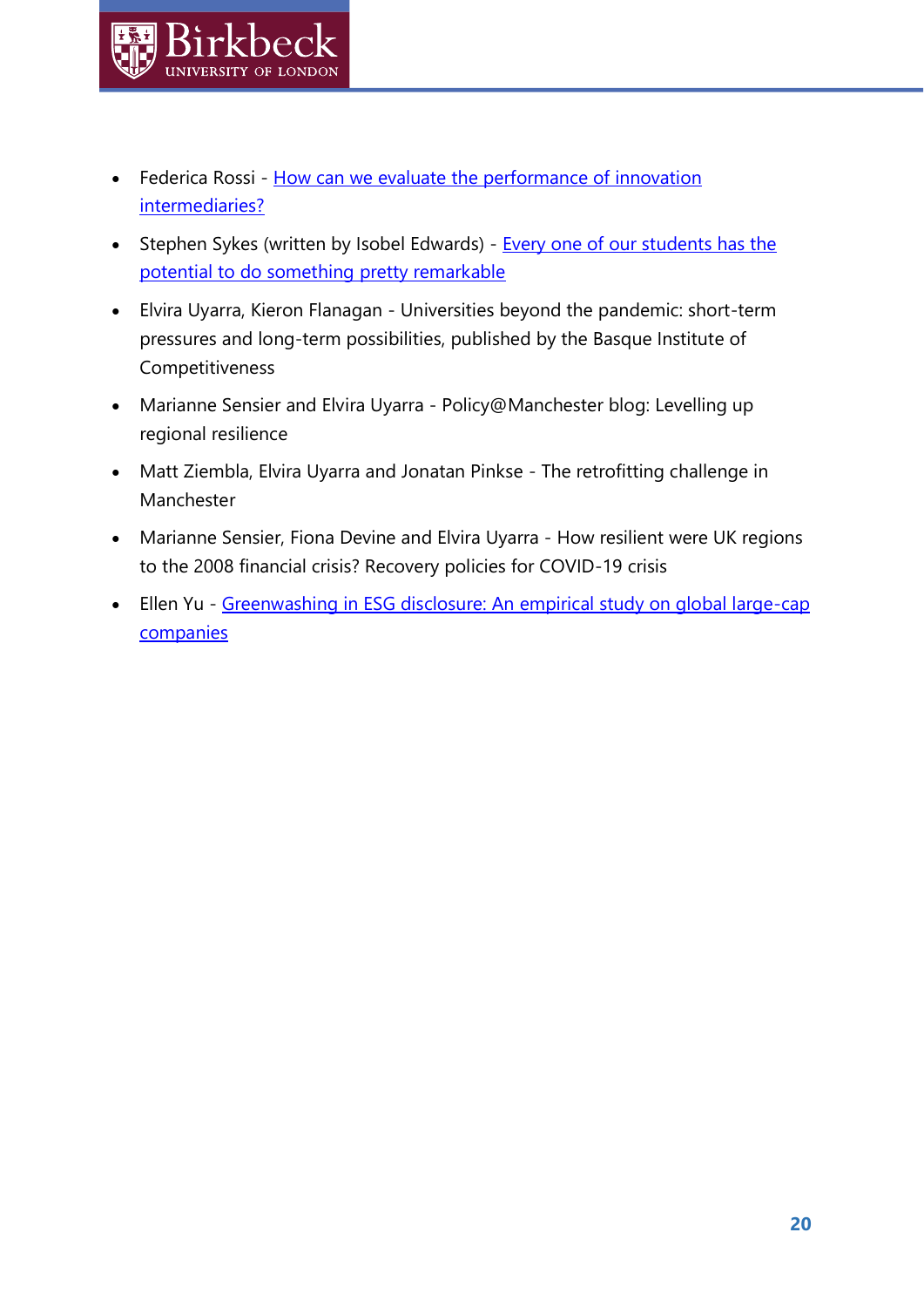

# <span id="page-21-0"></span>**CIMR PODCASTS**

- Federica Rossi has recorded a 5-minute interview with Luca Andriani for his "5 minute" series, on the topic: ["University-industry collaboration: any bright](https://www.youtube.com/watch?v=bSkZ63ovTaA&feature=youtu.be)  [future?"](https://www.youtube.com/watch?v=bSkZ63ovTaA&feature=youtu.be)
- Daniele Archibugi has also recorded a 5-minute interview with Luca Andriani on the topic ["Cosmopolitan Democracy vs Populism"](https://www.youtube.com/watch?v=wz-S2e3kODw)
- Ietto-Gillies, Grazia has talked about her research on the economics of transnational corporations in [CIMR Research in Brief -](https://www.youtube.com/watch?v=eA4zM0ktAf8&list=PL2Fy-5oxIlb7xEFd1_3_NYyTikLPEYylo&index=2&t=23s) Episode 01
- Melina Padayachy has talked about her book 'The Innovator's Method' in CIMR [Research in Brief](https://www.youtube.com/watch?v=Hcyrv_5EQtI&feature=youtu.be) – Episode 02
- Ayse Kaptaner has talked about her PhD research in ['CIMR PhD Research in](http://www.bbk.ac.uk/cimr/2020/02/12/cimr-phd-research-in-focus-refugee-entrepreneurship/)  [Focus: Refugee Entrepreneurship'](http://www.bbk.ac.uk/cimr/2020/02/12/cimr-phd-research-in-focus-refugee-entrepreneurship/)
- Doyin Olorunfemi has talked about her PhD research in 'CIMR PhD Research in [Focus: Entrepreneurial Learning'](http://www.bbk.ac.uk/cimr/2020/02/05/cimr-phd-research-in-focus-entrepreneurial-learning/)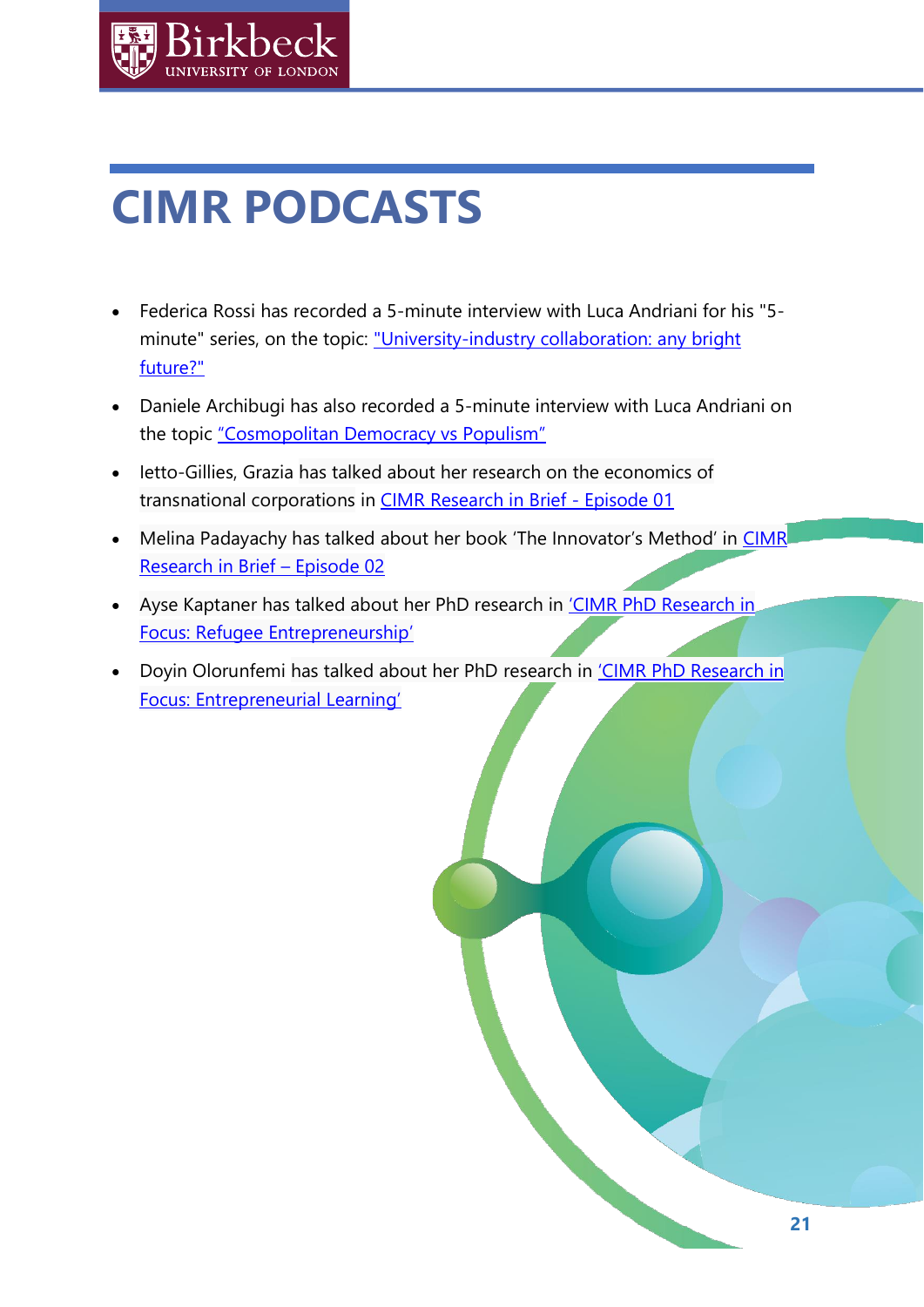# <span id="page-22-0"></span>**INTERACTION WITH BUSINESS, SOCIETY AND POLICY MAKERS (IMPACT)**

- Muthu De Silva offers research-based advice to key national and international bodies in her capacity as a Research Expert Advisory Board Member of the Intellectual Property Office, UK; Peer Review Group (PRG) member of the Department of Business Energy and Industrial Strategy, UK; Economics and Business evaluation panel of the Fundação para a Ciência e a Tecnologia, I.P. (FCT), the Portuguese public funding agency for R&D; and a Steering Group Member of Working Party on Innovation and Technology Policy (TIP), OECD – Science-industry co-creation. She is also a member of Innovation Caucus, funded by the ESRC and Innovate UK which aims to provide research-based insights from the social sciences that support innovation-led growth.
- Grazia Ietto-Gillies has been interviewed by *[The Mint](https://www.themintmagazine.com/a-hole-in-the-heart)* online magazine.
- Helen Lawton Smith is a member of the Innovation Caucus. Her work with the OECD in 2020 included preparing her chapter for the report on *Local Entrepreneurship Ecosystems and Emerging Industries in Thailand* to be published in 2021. She has also contributed a chapter to the Case Study of Cambridgeshire and Peterborough, United Kingdom.
- Federica Rossi collaborates with The Culture Capital Exchange on The National Centre for Academic and Cultural Exchange (NCACE), a new, five-year project funded by Research England. Federica will help the project team develop an evidence bank demonstrating the impact of collaborations between higher education institutions and the arts and culture sector in the UK.
- Rebecca Whiting conducted a workshop (together with Prof Gillian Symon, Adam Badger and Will Barnes of RHUL) for social entrepreneurs and community workers on managing work-life boundaries, organised by [Action Hampshire](https://actionhampshire.org/) on 5 November 2020.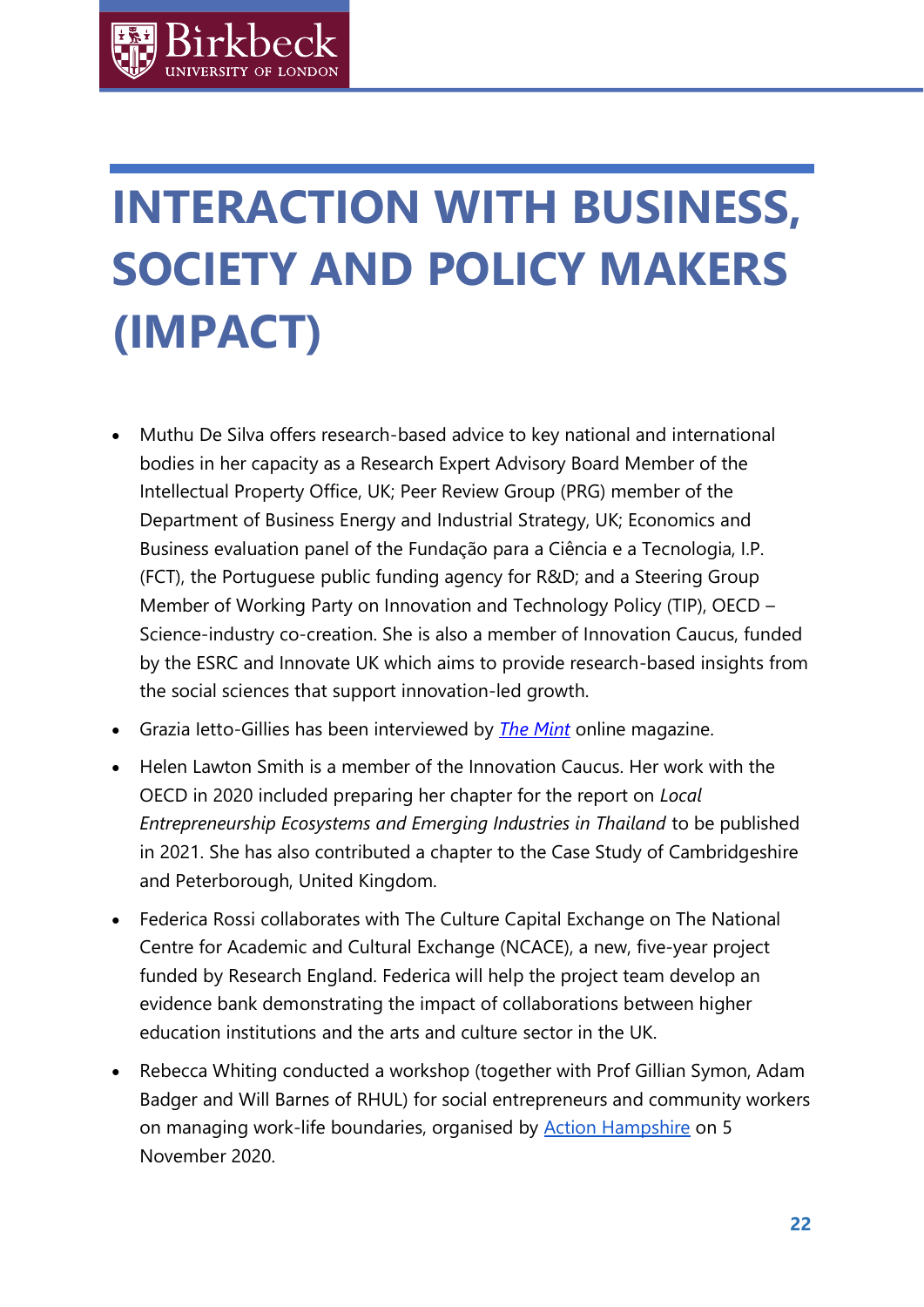

# <span id="page-23-0"></span>**RESEARCH OUTPUT**

**This section includes research output by CIMR academic staff and Visiting Fellows.**

## <span id="page-23-1"></span>**BOOKS**

- Arundel, A **Athreye, S** and Wunsch Vincent Sacha (eds) (2020) *Harnessing Public Research for Innovation in the 21st Century– An international Assessment of Knowledge Transfer Policies*. Forthcoming (in press) Cambridge University Press, Cambridge UK.
- **Kumar, A** (2020) Monopsony Capitalism: Radical Restructure of Production and the End of the Sweatshop. Cambridge University Press, Cambridge, UK.
- **Lawton Smith, H.,** Henry, C., Etzkowitz, H & Poulovassilis, A. (2020). *Gender, Science & Innovation: New Perspectives*. Edward Elgar Publishing: Cheltenham.
- **Leydesoff, L.** (2020) The Evolutionary Dynamics of Discursive Knowledge, Springer.

## <span id="page-23-2"></span>**JOURNAL ARTICLES**

- **Athreye, Suma**, Lucia Piscitello, Ken Shadlen (2020) 25 Years since TRIPS: patent policy and international business, Special Issue of *Journal of International Business Policy* (forthcoming).
- **Bagchi-Sen, Sharmistha** and **Baines, Ning** and **Lawton Smith, Helen** (2020) [Characteristics and outputs of university spin-offs in the United](http://eprints.bbk.ac.uk/id/eprint/31677/)  [Kingdom.](http://eprints.bbk.ac.uk/id/eprint/31677/) *International Regional Science Review*, ISSN 0160-0176. (In Press).
- **Baines, Ning** and **Lawton Smith, Helen** (2020) [Knowledge and capabilities for](http://eprints.bbk.ac.uk/id/eprint/31654/)  [products/services development: the UK spin-off firms context.](http://eprints.bbk.ac.uk/id/eprint/31654/) *Journal of Knowledge Management* 24 (4), pp. 941-962. ISSN 1367-3270.
- **De Silva, Muthu** and **Rossi, Federica** and Yip, N.K.T. and **Rosli, Ainurul** (2020) Does affective evaluation matter for the success of [university-industry](https://eprints.bbk.ac.uk/id/eprint/41526) collaborations? A sentiment analysis of [university-industry](https://eprints.bbk.ac.uk/id/eprint/41526) collaborative project [reports.](https://eprints.bbk.ac.uk/id/eprint/41526) *Technological Forecasting and Social Change,* ISSN 0040-1625.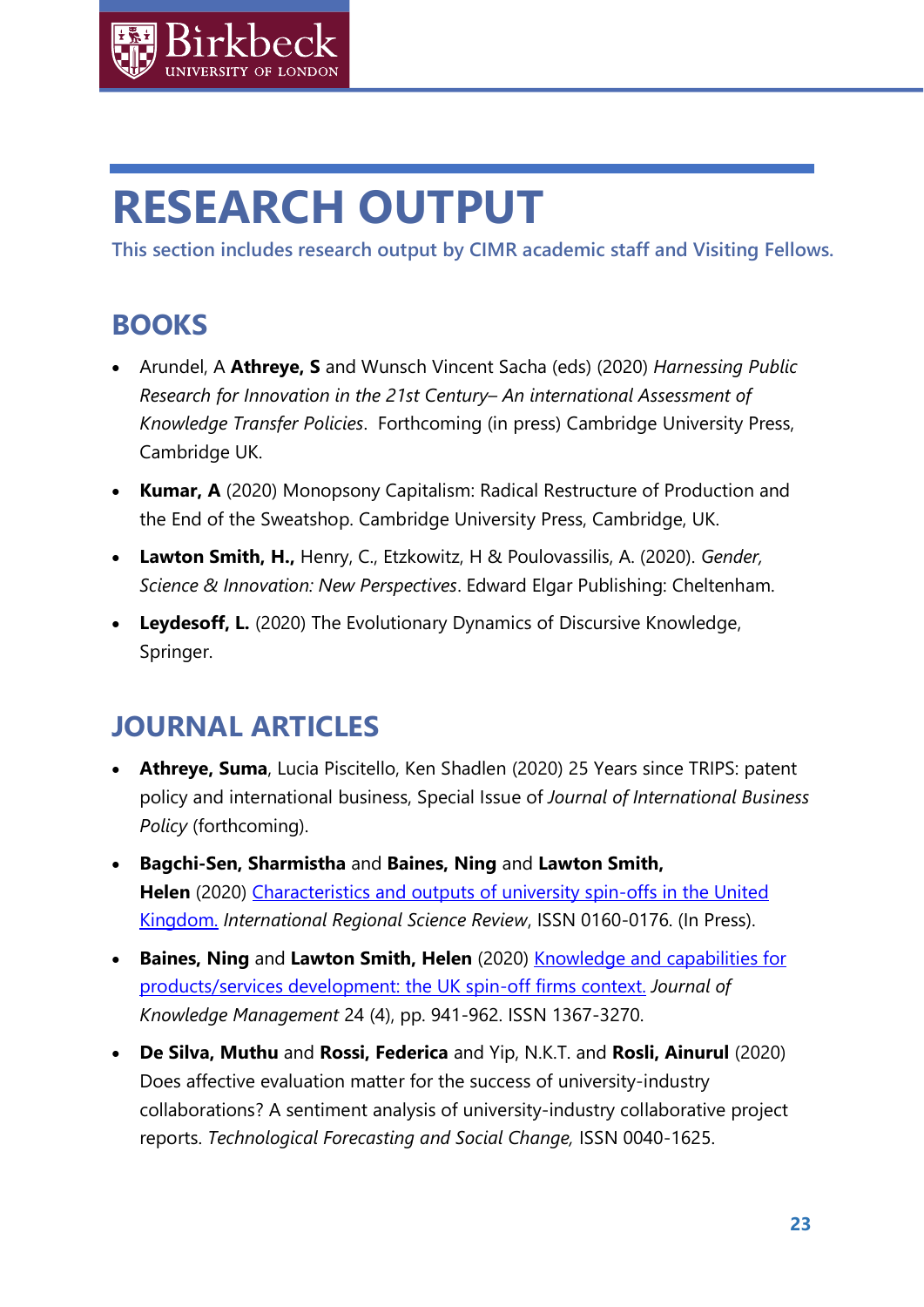• **De Silva, Muthu,** Wang, P. and Kuah, T.H.A. (2020). Why wouldn't green appeal drive purchase intention? Moderation effects of consumption values in the UK and China. *Journal of Business Research.*  DOI: *[https://doi.org/10.1016/j.jbusres.2020.01.016.](https://doi.org/10.1016/j.jbusres.2020.01.016)*

Kirkhec

- **De Silva, Muthu,** Khan, Z., Vorley,T., and Zeng, J (2020). Transcending the pyramid: opportunity co-creation for social innovation. Industrial Marketing Management, 89, 471-486 DOI: https://doi.org/10.1016/j.indmarman.2019.12.001.
- Feldman, Maryann, Guy, Fred and lammarino, Simona (2020) Regional Income [Disparities, monopoly and finance](•%09https:/academic.oup.com/cjres/advance-article/doi/10.1093/cjres/rsaa024/6056183?guestAccessKey=bb7b4054-c202-43e2-9385-e1081240d399) *Cambridge Journal of Regions, Economy and Society.*
- **Glasson, John** et al (2020), Monitoring and auditing the local socio-economic and environmental impacts of the early-stage construction of Hinkley Point C nuclear power station, UK. *Impact Assessment and Project Appraisal.* 237 https:/[/doi.org/10.1080/14615517.2020.1838.](http://doi.org/10.1080/14615517.2020.1838)
- **Gray, Gillian and Lawton Smith, Helen** (2020) [Experience versus youth: an](http://eprints.bbk.ac.uk/id/eprint/40997/)  [exploratory study of the motivations of older entrepreneurs.](http://eprints.bbk.ac.uk/id/eprint/40997/) *Strategic Change: Briefings in Entrepreneurial Finance*, 29 (6), ISSN 1099-1697.
- **Guy, Fred** (2020). Who Wants Their City to Become a World City? Comment on Cote, Estrin and Shapiro, 'Expanding the International Trade and Investment Policy Agenda: The Role of Cities and Services. *Journal of International Business Policy*.
- **Ibeh, Kevin** (2020) Promoting African digital multinationals for a more inclusive [post-pandemic future.](http://eprints.bbk.ac.uk/id/eprint/40924/) *Transnational Corporations Journal* 27 (2), pp. 167-181. ISSN 1014-9562.
- **Ietto-Gillies, Grazia** and **Balcet, Giovanni** (2020) Internationalisation, outsourcing and labour fragmentation. The case of FIAT, *Cambridge Journal of Economics*, 44, 1: 105-128, January, doi:10.1093/cje/bez013.
- **Ietto-Gillies, Grazia** (2020) '*Bruno de Finetti. Matematica e impegno sociopolitico*'. Invited contribution for the magazine *Prisma.,* n. 24, December 2020.
- **Henry, Colette** (2020). Reconceptualizing the role of the future entrepreneurship educator: an exploration of the content challenge. *Entrepreneurship & Regional Development*. DOI: 10.1080/08985626.2020.1737416.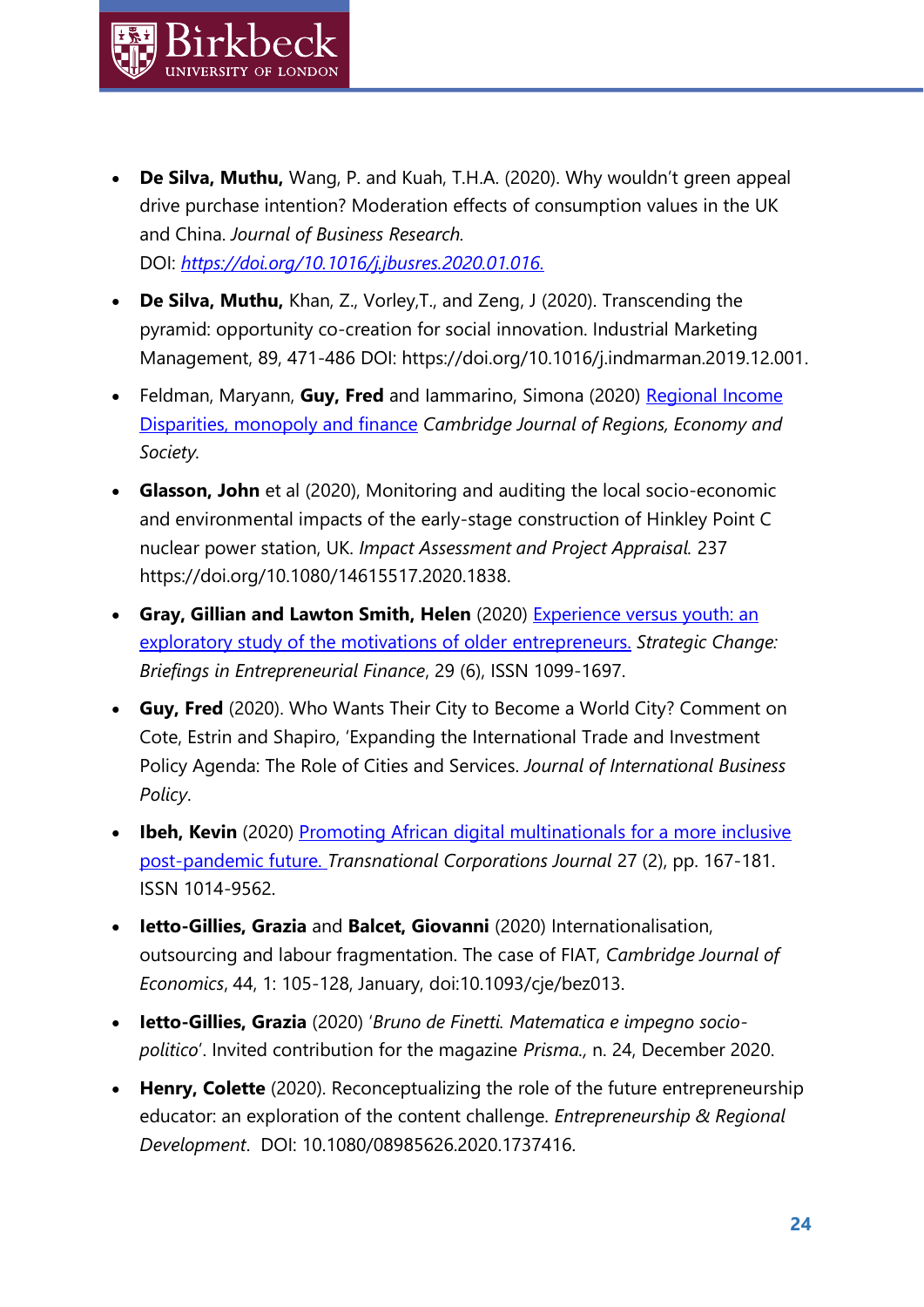• **Jelfs, Peter and Lawton Smith, Helen** (2020) [Financial performance](http://eprints.bbk.ac.uk/id/eprint/41628/) studies of [university spin-off companies in the West Midlands.](http://eprints.bbk.ac.uk/id/eprint/41628/) *Journal of Technology Transfer*, ISSN 1573-7047.

Birkbec

- Kapasi, I., and **Rosli, Ainurul**. (2020). The practice of "we": A framework for balancing rigour and relevance in entrepreneurship scholarship. *Journal of Business Venturing Insights*, *14*, e00202.
- **Lawton Smith, Helen** and Assimakopoulos, D. (2020) ['Islands of Innovation' and](http://eprints.bbk.ac.uk/id/eprint/41065/)  [diversities of innovation in the UK and France.](http://eprints.bbk.ac.uk/id/eprint/41065/) *UCJC Business & Society Review* 17 (2), pp. 18-35. ISSN 2659-3270.
- Owalla, B. and Vorley, T. and Coogan, T. and **Lawton Smith, Helen** and Wing, K. (2020) [Absent or overlooked? Promoting diversity among entrepreneurs with](http://eprints.bbk.ac.uk/id/eprint/40998/)  [public support needs.](http://eprints.bbk.ac.uk/id/eprint/40998/) *International Journal of Entrepreneurial Venturing*, ISSN 1742-5360.
- Pinto, H., Tiago Santos Pereira and **Elvira Uyarra** Innovation and the economic downturn: Insights from Portuguese firms, *Regional Science, Policy and Practice*, 11(6), 951-967.
- **Rossi, Federica, De Silva, Muthu, Baines, Ning and Rosli, Ainurul** (2020) [Long](https://eprints.bbk.ac.uk/id/eprint/41058)term innovation outcomes of [university-industry](https://eprints.bbk.ac.uk/id/eprint/41058) collaborations: the role of 'bridging' vs 'blurring' [boundary](https://eprints.bbk.ac.uk/id/eprint/41058) spanning practices, *British Journal of Management* ISSN 1045-3172. Official URL: <https://onlinelibrary.wiley.com/journal/14678551>
- **Savic, Maja**, **Lawton Smith, Helen** and Bournakis, I (forthcoming) Innovation and External knowledge sources in Knowledge Intensive Business Services (KIBS): Evidence from de-industrialised UK. *Regions Entrepreneurship & Regional Development*. DOI 10.1080/08985626.2020.1789751.
- Souitaris, V. and Zerbinati, S. and **Peng, Bo** and Shepherd, D. (2020) [Should I stay](http://eprints.bbk.ac.uk/id/eprint/26215/)  [or should I go? Founder power and exit via Initial Public Offering.](http://eprints.bbk.ac.uk/id/eprint/26215/) *Academy of Management Journal* 63 (1), pp. 64-95. ISSN 0001-4273.
- Tao Xiang, Malik, Tariq, H and **Nielsen Klaus**, The impact of population pressure on global fertiliser use intensity, 1970–2011: An analysis of policy-induced mediation. *Technological Forecasting & Social Change*, 2020 (published on the journal website).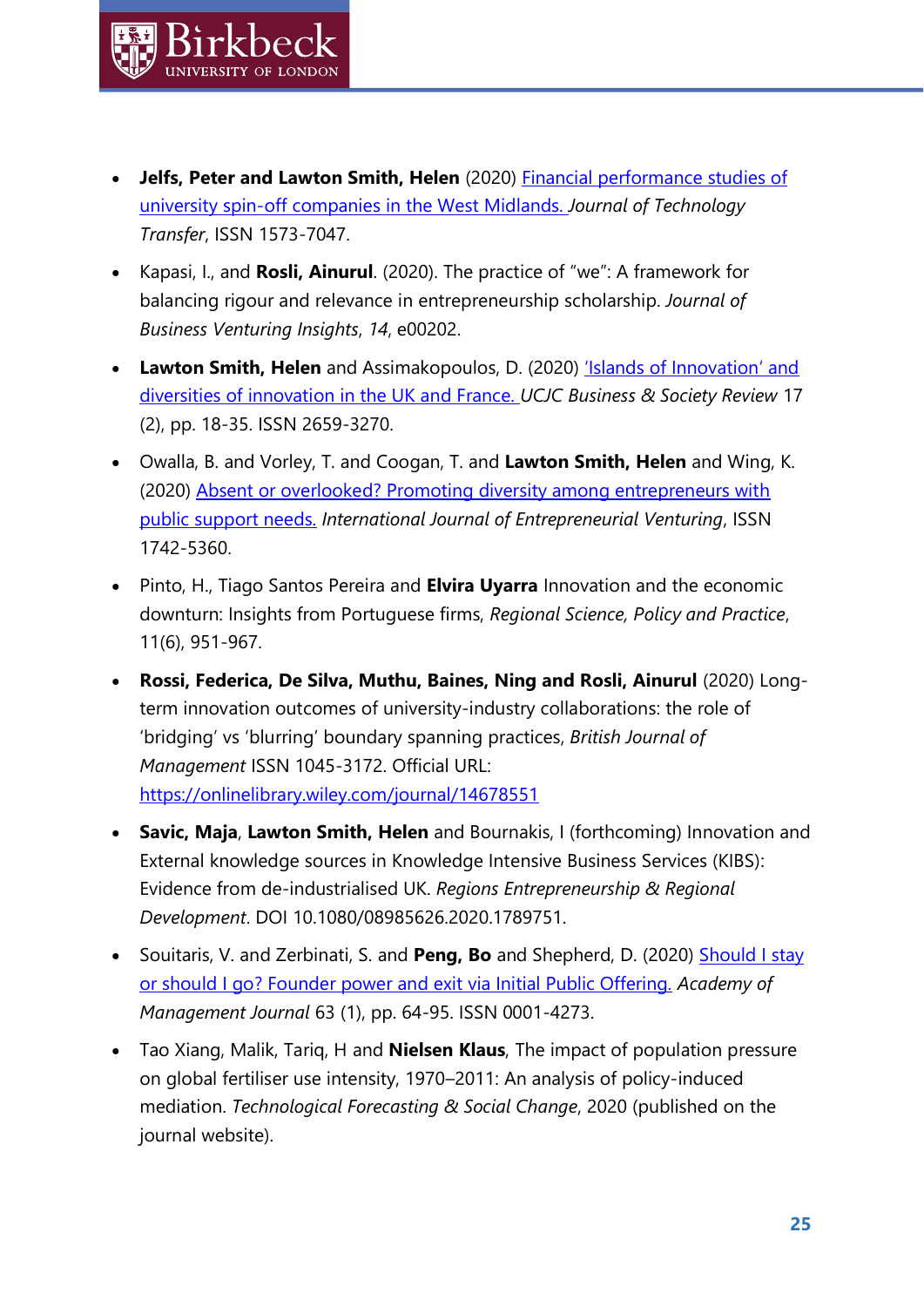- **Whiting, Rebecca,** and Symon, G. (2020). [Digi-Housekeeping: The Invisible Work](https://journals.sagepub.com/doi/pdf/10.1177/0950017020916192)  [of Flexibility.](https://journals.sagepub.com/doi/pdf/10.1177/0950017020916192) *Work, Employment and Society*, 34(6), 1079-1096.
- **Yu, Ellen Pei-yi,** Luu, B.V., and Chen. C.H. (2020) Greenwashing in environmental, social and governance disclosures? *Research in International Business and Finance*, forthcoming. DOI [10.1016/j.ribaf.2020.101192](https://doi.org/10.1016/j.ribaf.2020.101192)
- **Uyarra, Elvira,** Zabala-Iturriagagoitia, J. M., Flanagan, K., & Magro, E. (2020). Public procurement, innovation and industrial policy: Rationales, roles, capabilities and implementation. Research Policy, 49(1), 103844.

## <span id="page-26-0"></span>**BOOK CHAPTERS**

**Sirkher** 

- **Fragkandreas, Thanos** & Storz, C. (2020): *K*nowledge Diffusion in Management: Kaizen in Sub-Saharan Africa. In: Storz, C. & Taube, M. (Eds.): Firms, Institutions, and the State in East Asia. A Festschrift in Honour of Werner Pascha. Marburg: Metropolis.
- **Henry, Colette, Lawton Smith, Helen**, Meschitti, V., Foss, L. and McGowan, P. (2020) *[Networking, gender and academia: an ecosystems approach.](http://eprints.bbk.ac.uk/id/eprint/31133/)* In: Lawton Smith, Helen and Etzkowitz, H. and Henry, C. and Poulovassilis, Alex (eds.) Gender, Science and Innovation. Cheltenham, UK: Edward Elgar, pp. 146-167. ISBN 9781786438966.
- **Lawton Smith, Helen,** Meschitti, V, Le Roux, J, Panton, M, **Baines, Ning, Poulovassilis, Alex and Henry, Colette** (2020) H. Lawton Smith, C. Henry, H.Etzkowitz & A Poulovassilis (eds) (2020) 'Gender differences in the commercialisation of research: a study in UK universities' Chapter 12 in *New Perspectives in Gender, Science & Innovation,* Cheltenham Edward Elgar Publishing 242-260.
- **Lawton Smith, Helen, Bagchi-Sen Sharmisha**, and Edmunds, L (2020) 'Universities, The bioscience sector and local economic development in Oxfordshire: challenges and opportunities' in A.Varga (ed) *Handbook of Universities and Regional Development.*
- **Lawton Smith, Helen** and Vorley, T (forthcoming) *Chapter 1 United Kingdom* in C. Henry (ed) OECD-Global WEP Report Paris:OECD.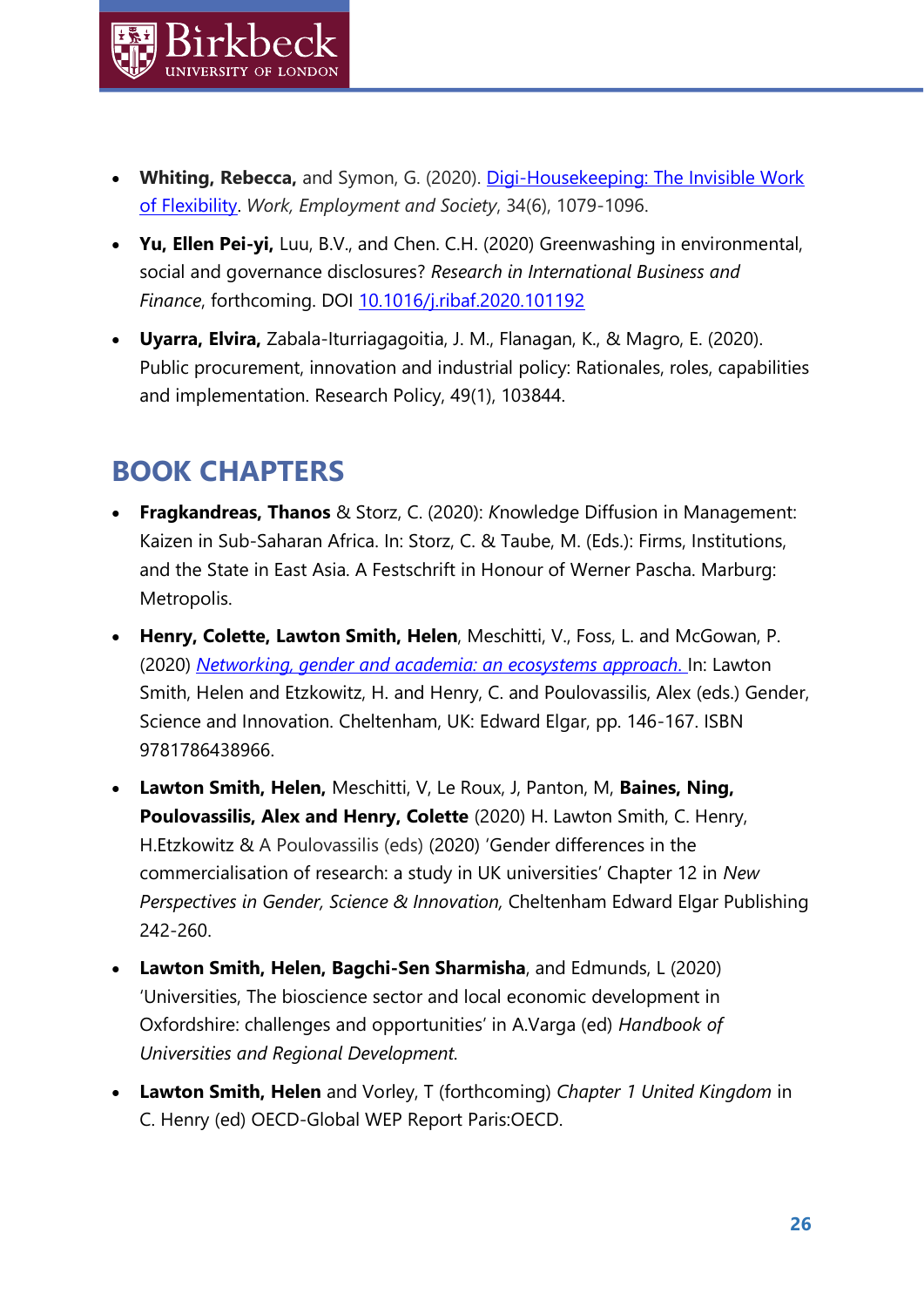- **Lawton Smith, Helen** (2020) *Entrepreneurs, entrepreneurship policy and regional innovation systems* in I. Bernard and C. Karlsson (eds) Regional Innovation and Entrepreneurial potentials - how to unlock them (forthcoming).
- Lewis, K. & **Henry, Colette** (2019). *Gender and Social Entrepreneurship: Contemporary themes*, in Anne de Bruin & Simon Teasdale (Eds), A Research Agenda for Social Entrepreneurship, Edward Elgar: Cheltenham, pp.121-127.

## <span id="page-27-0"></span>**WORKING PAPERS**

Kirkhec

• Iliopoulos, Panagiotis and Galanis, G. and **Kumar, Ashok** and Popoyan, L. (2020) [Network configuration as a measure of power in global production](http://eprints.bbk.ac.uk/id/eprint/31935/)  [networks.](http://eprints.bbk.ac.uk/id/eprint/31935/) Working Paper. Birkbeck, University of London, London, UK.

## <span id="page-27-1"></span>**REPORTS AND POLICY BRIEFS**

- **De Silva, Muthu**, and Maxwell, S. (2020)," Case study from the United Kingdom about WILDLABS TECH HUB – initiative to fight illegal wildlife trades: Contribution to the OECD TIP Co-creation project". Accessible online [as of 9/12/2020]: <https://stip.oecd.org/stip/knowledge-transfer/case-studies>
- **Fragkandreas, Thanos** (2020) Innovation-Productivity Paradox: Implications for Regional Policy, OECD Background Paper.
- **Glasson, John,** Durning, B, Broderick, M and K. Welch (2020) Study on the impacts of the early stage construction of the Hinkley Point C (HPC) Nuclear Power Station: Monitoring and Auditing Study Final Report. Available from the Oxford Brookes University repository [https://doi.org/10.24384/xeb3-7x48.](https://doi.org/10.24384/xeb3-7x48)
- **Glasson, John**, Durning, B, Olorundami,T and K, Welch 2020. Guidance on assessing the Socio-economic impacts of offshore wind farms. Vattenfall/ Oxford Brookes University [https://doi.org/10.24384/ax1s-jr48.](https://doi.org/10.24384/ax1s-jr48)
- **Ietto-Gillies, Grazia** (2020) '*Bruno de Finetti. Matematica e impegno sociopolitico*'. Invited contribution for the magazine Prisma. The paper will appear in on 3 December 2020, n. 24.
- Iliopoulos, Panagiotis and Galanis, G. and **Kumar, Ashok** and Popoyan, L. (2020) *[Network configuration as a measure of power in global production networks](http://eprints.bbk.ac.uk/id/eprint/31935/)*. Working Paper. Birkbeck, University of London, London, UK.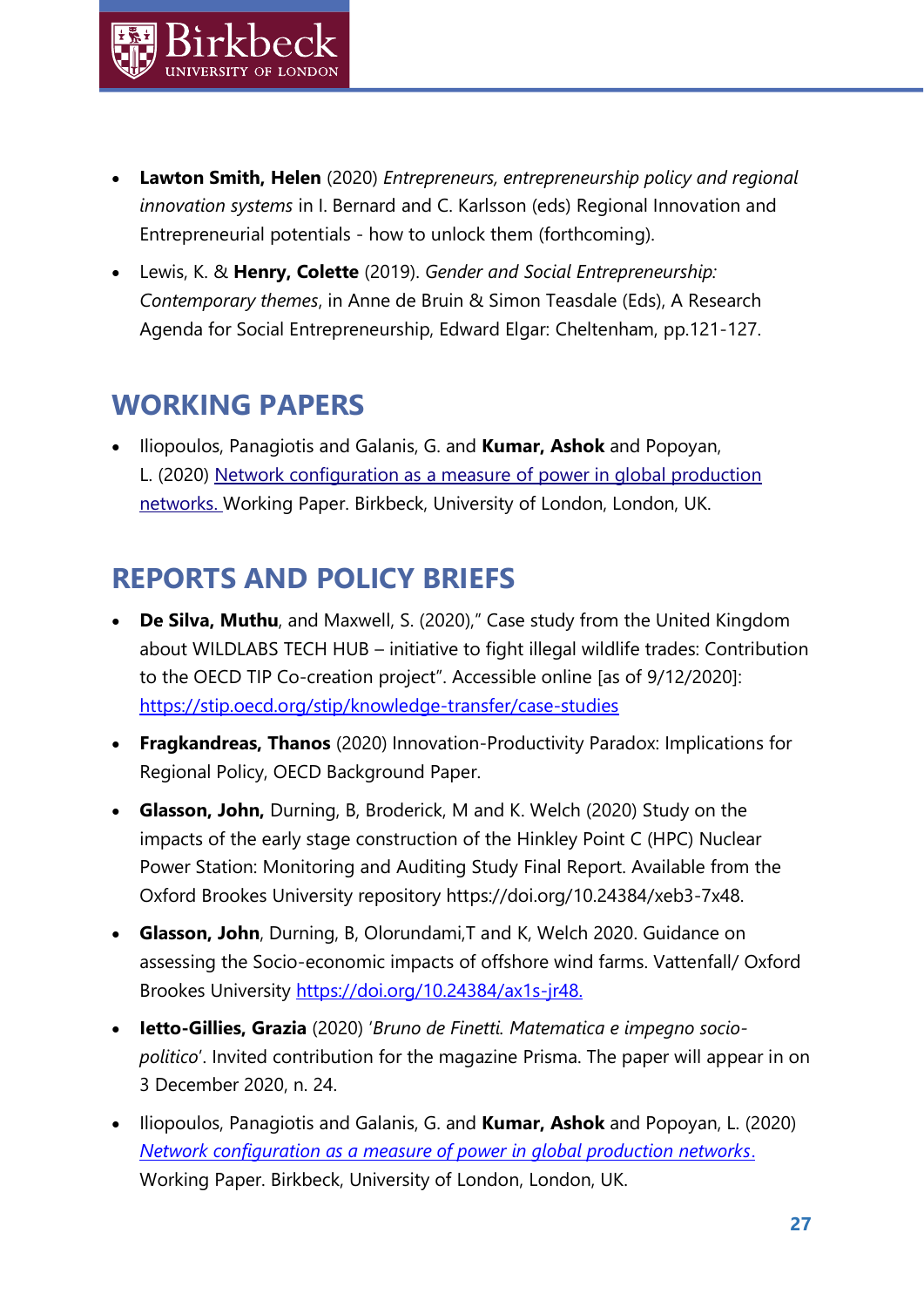- **Rossi, Federica**, Caloffi, A., Colovic, A., Russo, M. (2020), Public innovation intermediaries and digital co-creation. Research contribution to the OECD TIP Cocreation project. Accessible online [as of 9/12/2020]: [https://stip.oecd.org/stip/knowledget](https://stip.oecd.org/stip/knowledge)ransfer/case-studies.
- Thomas , M., Bennett, D., Berfond, J., Branisa, B.; Gibb, Y., **Henry, Colette,** Kim, Eun Kyung, Díaz Langou, G., Miller, K., Miura, M., Patterson, N., Premchander, S. & Scott, L. (2019). *Women's Economic Empowerment: Strengthening Public and Private Sector Impact through Accountability and Measurement* (SDG 5). G20 Global Insights (G20 Japan, 2019) – Global Solutions. Available at: [https://www.g20-insights.org/policy\\_briefs/womens-economic-empowerment](https://www.g20-insights.org/policy_briefs/womens-economic-empowerment-strengthening-public-and-private-sector-impact-through-accountability-and-measurement-sdg-5-2/)[strengthening-public-and-private-sector-impact-through-accountability-and](https://www.g20-insights.org/policy_briefs/womens-economic-empowerment-strengthening-public-and-private-sector-impact-through-accountability-and-measurement-sdg-5-2/)[measurement-sdg-5-2/](https://www.g20-insights.org/policy_briefs/womens-economic-empowerment-strengthening-public-and-private-sector-impact-through-accountability-and-measurement-sdg-5-2/)
- Vorley, T, **Lawton Smith, Helen,** Coogan, T, Owalla, B and Wing, K (2020) Policy paper, *Supporting Diversity and Inclusion*, Available at: [https://www.gov.uk/government/publications/supporting-diversity-and](https://www.gov.uk/government/publications/supporting-diversity-and-inclusion-in-innovation-study)[inclusion-in-innovation-study.](https://www.gov.uk/government/publications/supporting-diversity-and-inclusion-in-innovation-study)
- **Wilson, Evelyn** Knowledge Sharing and Exchange in a Pandemic.
- [Knowledge Sharing and Exchange in a Pandemic.,](https://www.theculturecapitalexchange.co.uk/2020/06/02/knowledge-sharing-and-exchange-in-a-pandemic/) Contribution by Helen Lawton Smith, Federica Rossi and Marion Frenz *Taking work online* (pp.33-34).

## <span id="page-28-0"></span>**CIMR WORKING PAPERS 2020**

### **WP46 [Experience versus youth: An exploratory study of the motivations of](http://www.bbk.ac.uk/cimr/wp-content/uploads/2020/08/CIMR-WP-46.pdf)  [older entrepreneurs,](http://www.bbk.ac.uk/cimr/wp-content/uploads/2020/08/CIMR-WP-46.pdf) Gillian Gray and Helen Lawton Smith.**

The decision of someone over the age of 50 to switch from traditional employment to being an entrepreneur is found to arise from a complex mix of personal motivation, access to resources and environmental determinants.

#### **WP45 [Digitalization and the transnational corporations,](http://www.bbk.ac.uk/cimr/wp-content/uploads/2020/01/CIMR-WP-45.pdf) Grazia Ietto-Gillies.**

The paper focuses on digital transnational corporations and the challenges they pose for theory and policy. The theory of transnationals may need rethinking as the balance between foreign assets, revenues and employment diverges from more traditional transnationals. The major policy challenge is in terms governments trying to counteract the ease with which the digital TNCs can minimise their tax liability world wide.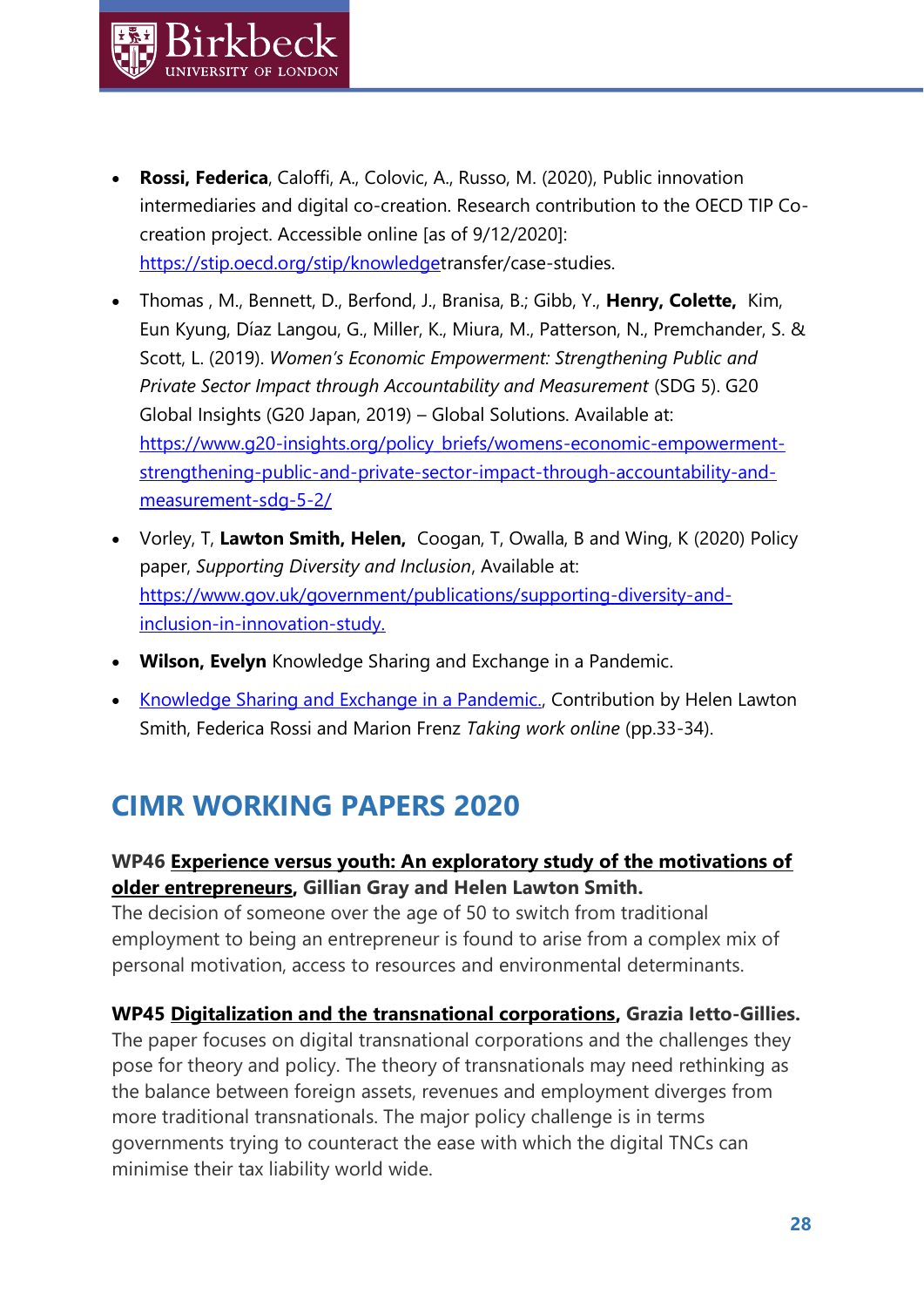

# <span id="page-29-0"></span>**CIMR PHD STUDENT ENGAGEMENT**

Currently there are some twenty students within the Department of Management involved with CIMR. Their details are listed on the [CIMR website.](http://www.bbk.ac.uk/cimr/people/phd-students/)

PhD students are invited to attend CIMR workshops, to submit working papers, to help organise events – sometimes as paid research assistants to CIMR, and to be speakers in CIMR events. These provide the main opportunities for networking and social activities.

# <span id="page-29-1"></span>**INNOVATION TEACHING IN CIMR**

**CIMR staff are engaged in research-led teaching to undergraduates, postgraduates and professionals. Teaching of entrepreneurship is a particular strength. CIMR faculty are experts in entrepreneurship and innovation. Drawing on our expertise, Birkbeck offers a range of entrepreneurship courses to undergraduate (UG) and postgraduate (PG) students, both as curricular and extra-curricular.**

### **CIMR TEACHING ACTIVITY**

#### **Fellows**

CIMR Fellow David Friel, *Entrepreneur Handbook* was the guest speaker in the Masters Entrepreneurship and Innovation lecture on Business Closure on May 14.

### **Alumni**

Melina Padayachy is the guest speaker in the Masters Entrepreneurship and Innovation lecture on Innovation in manufacturing and services on June 6.